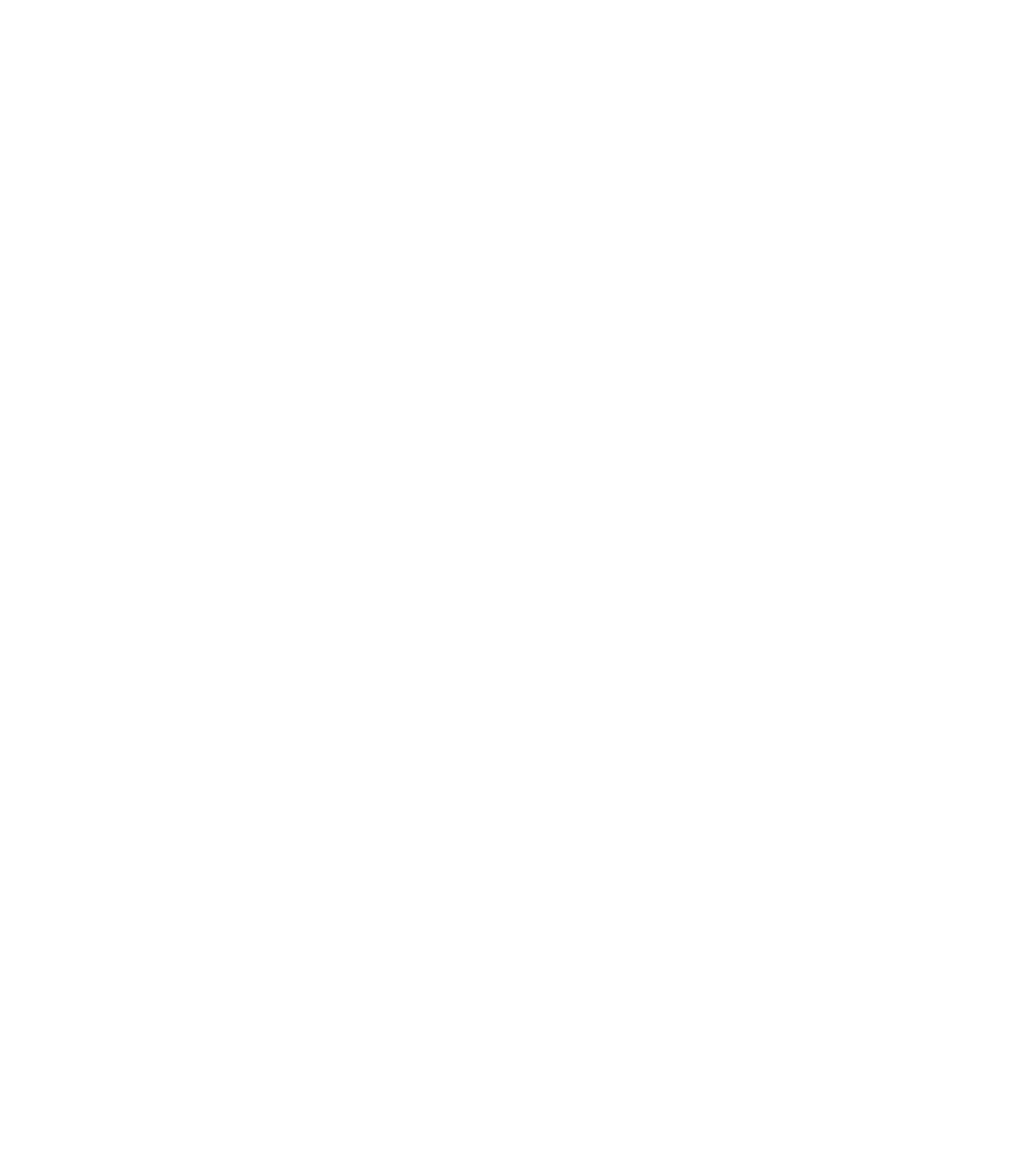| Steering Committee of the Global Partnership for Effective Development Cooperation  12 |     |
|----------------------------------------------------------------------------------------|-----|
|                                                                                        |     |
|                                                                                        |     |
| Annex B: DAG Technical and Sector Working Groups: Summary of Activities 15             |     |
|                                                                                        |     |
|                                                                                        |     |
|                                                                                        |     |
|                                                                                        |     |
|                                                                                        |     |
|                                                                                        |     |
|                                                                                        |     |
|                                                                                        |     |
|                                                                                        | -26 |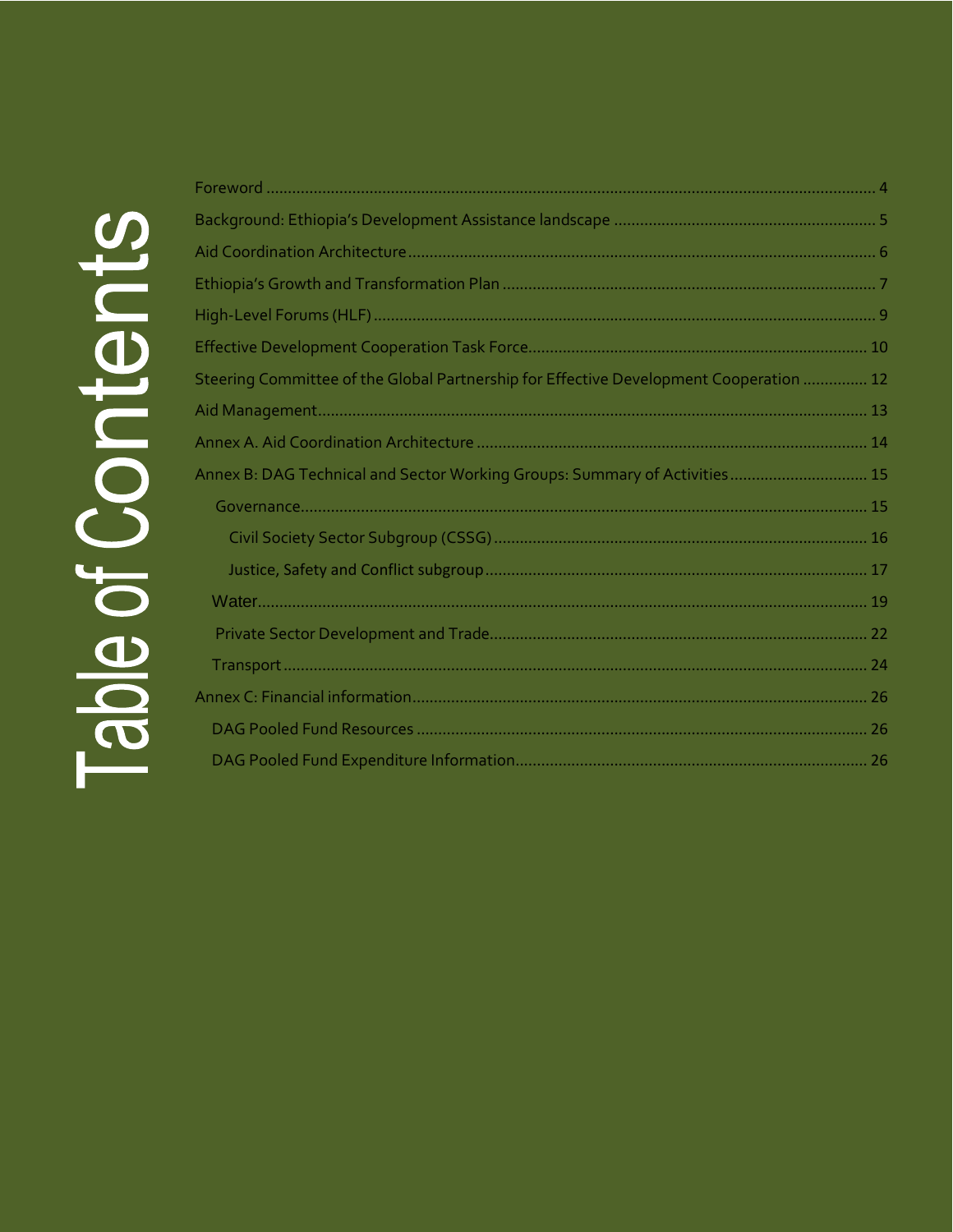## <span id="page-4-0"></span>**Foreword**

The Development Assistance Group (DAG) has existed since 2001 and seeks to promote the more effective delivery of official development assistance (ODA) and foster cooperation and coordination among all development partners and the Government of Ethiopia.

The past year and a half has seen many successes. Three Government-DAG High-Level forums; one annual GTP progress report consultation; common messaging on themes such as villagization and private sector development; engagement with the Chinese ambassador; and an active effective development cooperation task force chaired by MOFED have all contributed to more effective development cooperation in Ethiopia.

As part of the restructuring efforts in 2012, three thematic DAG funds were consolidated into one DAG Pooled Fund, which supports GTP and MDG implementation as well as the work of the DAG secretariat and effective development cooperation task force. A DAG Pooled Fund Steering Committee composed of MOFED and DAG members was constituted in early 2013 to provide strategic direction to the annual work plan.

The next year will be critical as Government and development partners embark on the first monitoring exercise since the Busan Partnership for Effective Development Cooperation came into effect in December 2011. It also marks the midpoint of the Growth and Transformation Plan implementation. Together with Ethiopia's continued high growth and ambition to become a middle-income country, the stage is open for Government and development partners to come together in even closer cooperation in support of the country's development results.

Please enjoy reading this annual report, which provides an overview of the activities and successes the DAG has achieved in partnership with the Government of Ethiopia. In order for future reports align with the Ethiopian fiscal year, we have decided to cover a period of 18 months in this report, from January 2012 to July 2013.

Lamin G. Barrow **Dennis Weller** Resident Representative **Head of Mission** African Development Bank USAID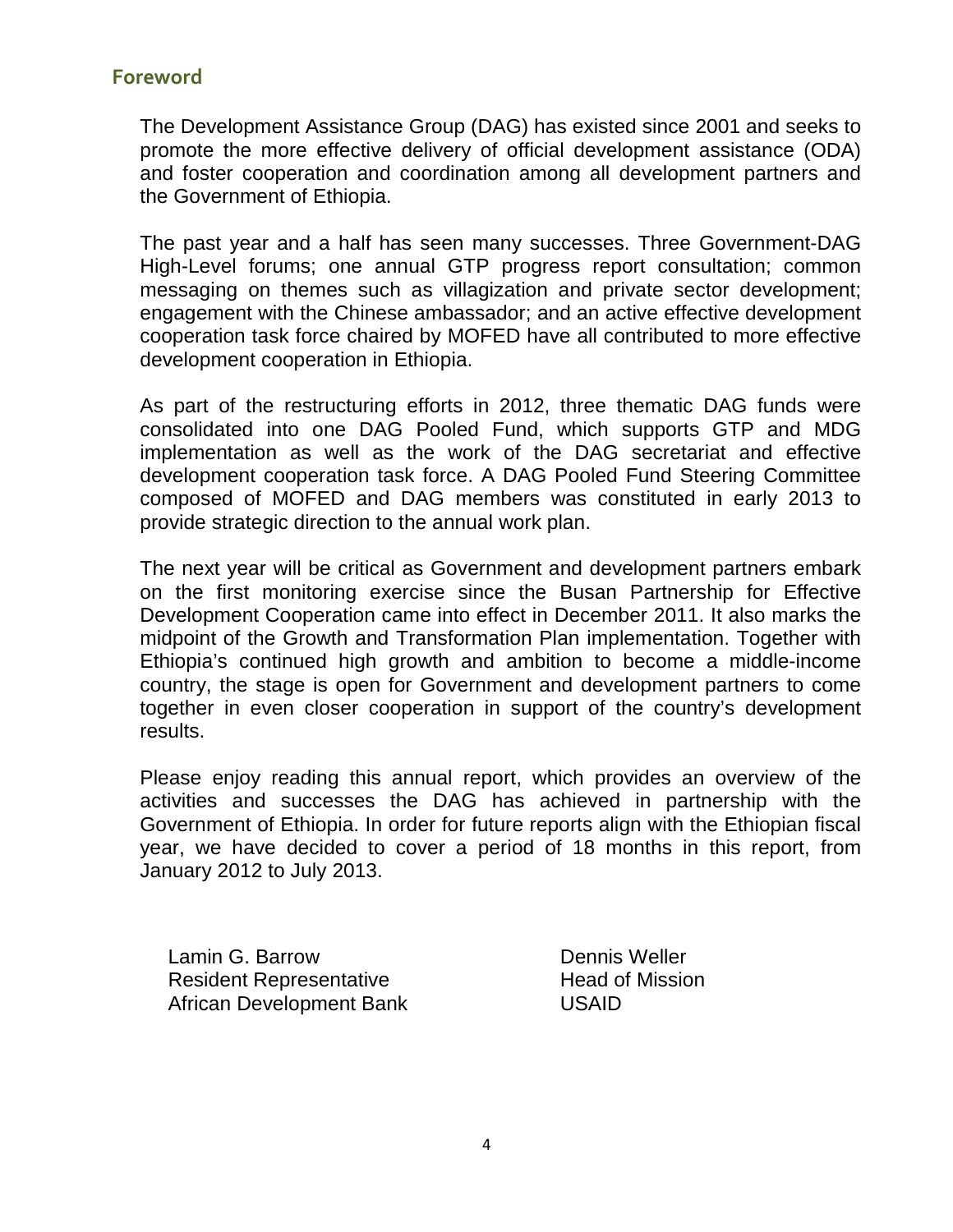# <span id="page-5-0"></span>**Background: Ethiopia's Development Assistance landscape**

There are over 30 active development partners in Ethiopia operating in more than 13 sectors. These include bilateral and multilateral partners as well as providers of south-south and triangular cooperation. Despite receiving one of the largest volumes of development assistance in all of sub-Saharan Africa (\$3.57 billion)<sup>[1](#page-0-0)</sup>, Ethiopia's country programmable aid per capita (\$32) is still lower than the sub-Saharan African average (\$40).

In 2011, Ethiopia received \$3.57 billion in development assistance, which includes over \$600 million of humanitarian aid.<sup>[2](#page-5-1)</sup> Although official figures for 2012 are not yet available from the OECD-DAC, of the 24 development partners that report forward spending information (representing close to 20% of country programmable aid in Ethiopia), the majority increased their development assistance in 2012, and aid recorded on-budget by MOFED reached \$2.6 billion in EFY 2004 (July 2011-June 2012). $^3$  $^3$ 

The health sector (including reproductive health) receives the largest share of ODA at 21%, followed by 17% in humanitarian aid. This is closely followed by commodity assistance (13%), economic infrastructure (12%), multi-sector programs (9%), education (8%), other social infrastructure (6%), agriculture (5%), water and sanitation (4%), government and civil society (3%), other productive sectors plus environment (2%), and other (5%). Development assistance to Ethiopia is composed of 81% grants and 19% concessional loans.<sup>[4](#page-5-3)</sup>

Although their development finance to Ethiopia is not reported to the OECD-DAC, according to the Ministry of Finance and Economic Development (MOFED) China provided \$386 million, India provided \$59 million, and Saudi Arabia \$19 million in EFY 2004 (July 2011-June 2012).

In the absence of bilateral budget support in Ethiopia, large multi-donor and multisector programs have been put in place. These include the Promoting Basic Services Program (PBS Phase III); the Productive Safety Net Program (PSNP Phase III); and the General Education Quality Improvement Project (GEQIP). Over

 $\overline{\phantom{a}}$ 

<sup>&</sup>lt;sup>1</sup> All dollar amounts refer to US dollars.

<span id="page-5-1"></span><sup>&</sup>lt;sup>2</sup> OECD (2013), DAC Aggregates and Creditor Reporting System, Paris[. http://www.oecd.org/development/aid](http://www.oecd.org/development/aid-architecture/cpa.htm)[architecture/cpa.htm](http://www.oecd.org/development/aid-architecture/cpa.htm)

<span id="page-5-4"></span><span id="page-5-2"></span><sup>&</sup>lt;sup>3</sup> MoFED (2013), "Ethiopia EFY 2004 Annual Statistical Bulletin on Official Development Assistance", Addis Ababa.

<span id="page-5-3"></span><sup>4</sup> This refers only to development assistance disbursed by DAC countries and multilateral agencies in Ethiopia (DAC Aggregates, OECD, Paris, 2013).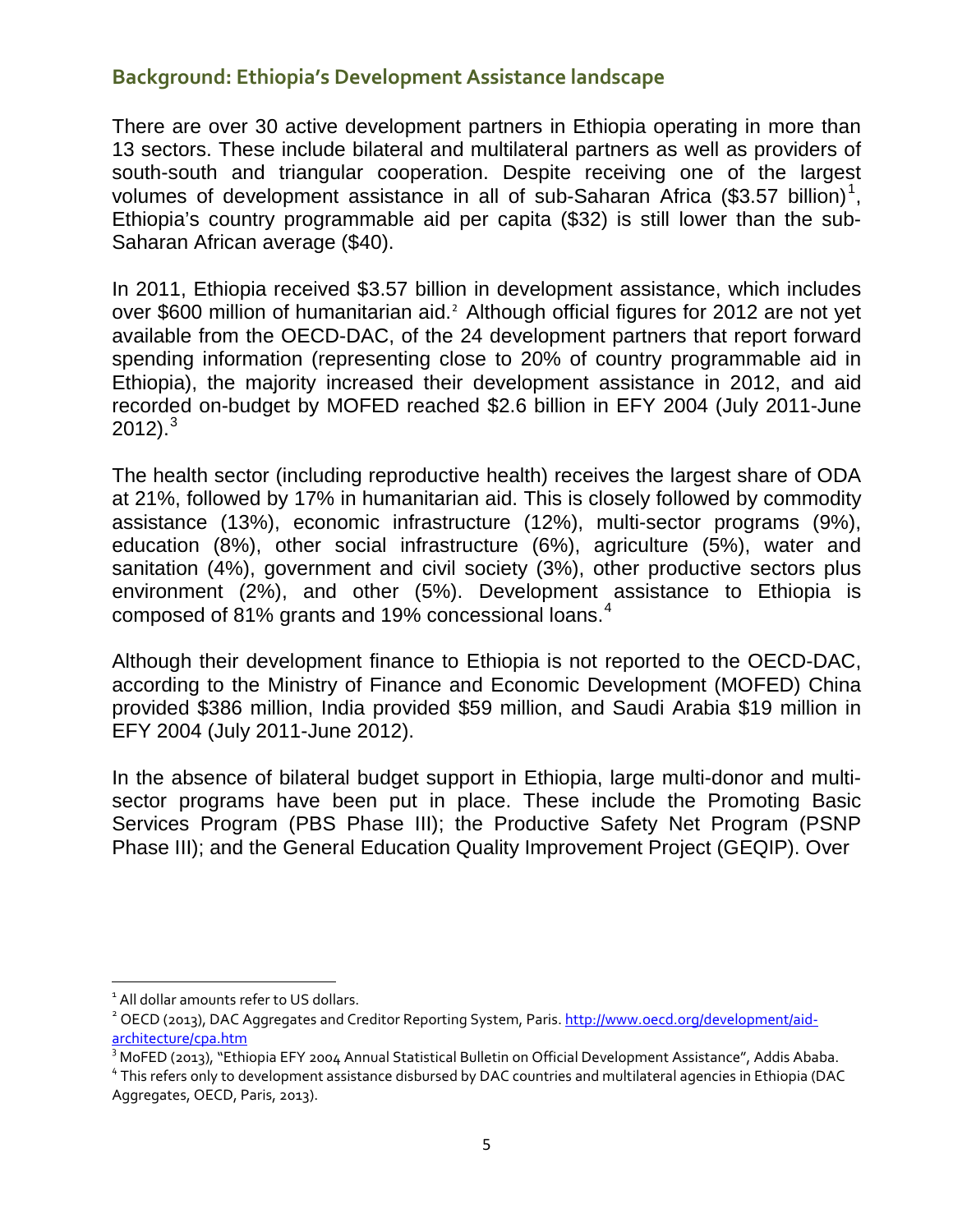20% of the total country programmable aid to Ethiopia is provided by 13 development partners<sup>[5](#page-5-4)</sup> to these three programs. A further 37% of development assistance comes from multilateral agencies (including international financial

The DAG currently comprises 25 donor agencies providing development assistance to Ethiopia within the Paris Declaration principles of aid effectiveness and harmonization. DAG members include:

African Development Bank (AfDB), Australia (AusAID), Austria, Belgium, Canada, Denmark, European Union, Finland, France, Germany (German Embassy, GTZ-Ethiopia, KfW), IMF, Indian Embassy, Ireland, Israel (joined Sept.2013), Italy, Japan (Japan Embassy, JICA) the Netherlands, Norway, Sweden, Spain (AECID), Turkey (TICA), United Kingdom (DFID), UN (UNICEF, UNDP, WFP), the United States (USAID) and the World Bank.

institutions, regional development banks, and the United Nations funds and programs). This leaves around 43% of country programmable aid outside the multilateral or pooled fund system.

# <span id="page-6-0"></span>**Aid Coordination Architecture**

The Development Assistance Group (DAG) includes representatives from 24 development partners. The coordination architecture in Ethiopia consists of sectoral DAG technical working groups; donor-government sector working groups; and donor working groups. Overarching this structure are the DAG Heads of Agency, Government-DAG High-Level Forums, the Effective Development Cooperation Taskforce, and the Government-DAG consultation reviewing the implementation of the Growth and Transformation Plan (GTP). Together, these constitute the framework for dialogue, coordination, and harmonization among development partners and the Government in Ethiopia.

The Development Assistance Group (DAG) has been fostering information sharing, policy dialogue and harmonized donor support to Ethiopia since 2001 in order to enable the country to meet the targets set in the Millennium Development Goals (MDGs). The DAG also assists in the preparation of the annual progress report of the country's Growth

and Transformation Plan (GTP). The development assistance structure includes sector working groups, donor working groups and technical working groups.  $^6$  $^6$ 

l

<span id="page-6-2"></span><sup>&</sup>lt;sup>5</sup> African Development Bank, Austria, Canada, DFID, European Union, Finland, World Bank-IDA, Ireland, Italy, the Netherlands, Sweden, USAID, and the World Food Program.

<span id="page-6-1"></span> $6$  See Annex 1.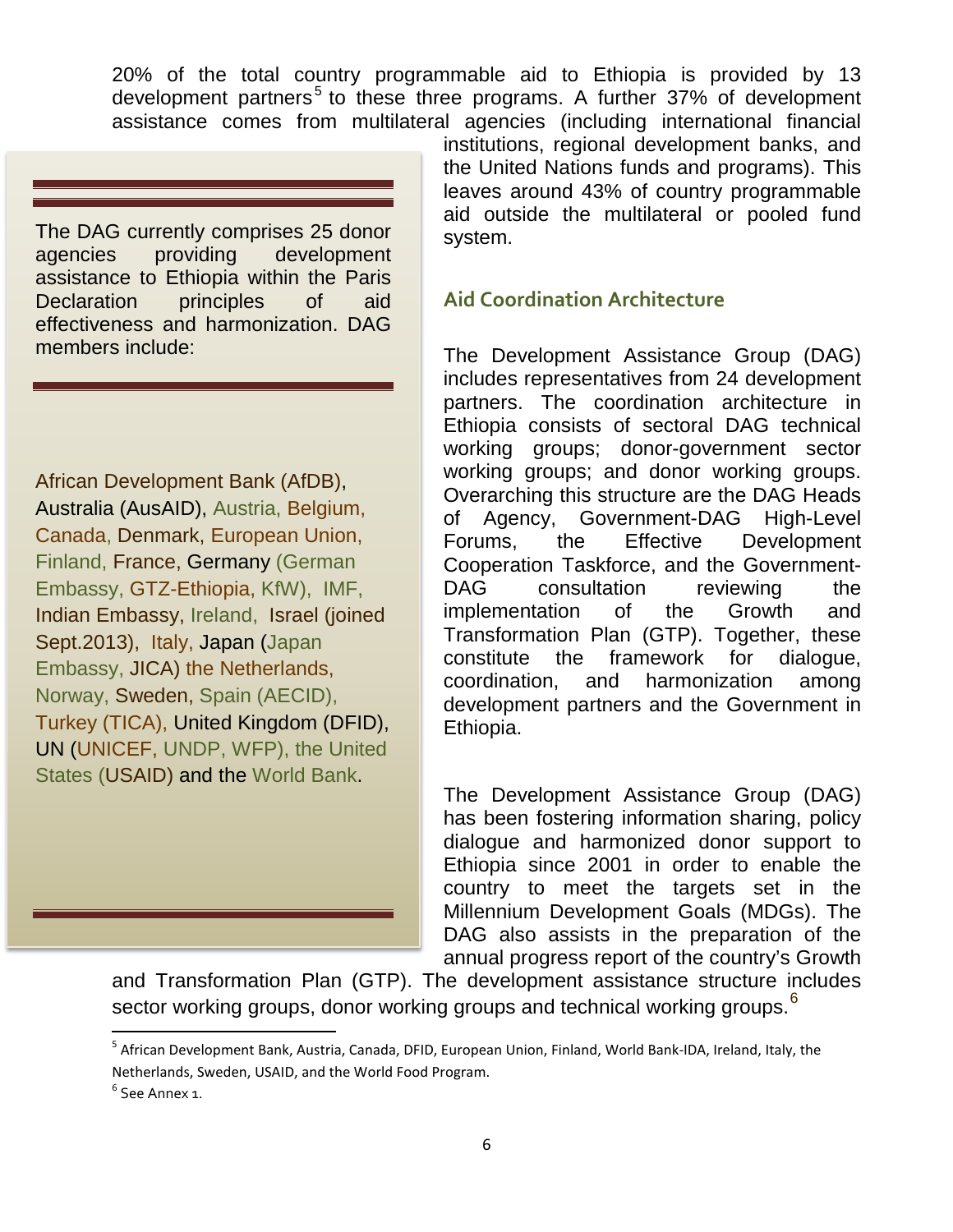# <span id="page-7-0"></span>**Ethiopia's Growth and Transformation Plan**

The DAG has supported Ethiopia's national development plans since the design of the first Poverty Reduction Strategic Paper (PRSP) and this engagement has continued through to the current five-year Growth and Transformation Plan (GTP) for the period leading up to 2015.

The DAG has utilized its collective voice to engage in a harmonized manner, technically through the donor-government sector working groups, and using the High Level Forums and Effective Development Cooperation Taskforce to dialogue at senior policy level.

This dialogue has helped build consensus around policy issues and provides a platform for the DAG to highlight areas of concern or progress. One area of substantial progress achieved by Government is the high economic growth and poverty reduction efforts, which are supported by a strong focus on poverty spending. While inflation rates increased considerably in 2011, Ethiopia has decided to tighten its monetary policy resulting in a notable reduction in the rate of inflation. Year-on-year inflation in July 2013 is 8%, having declined from a high of 38.1% in June 2011

In the midst of this progress, the private sector remains an issue of concern, particularly in the area of access to credit. The World Bank's Ease of Doing Business index (2012) ranked Ethiopia 111th out of 183 countries. The question of limited capacity at the lower administrative levels has also had a negative impact on the creation of an environment conducive to private sector development.

Agriculture, a sector that accounts for over 80% of employment and 44% of the GDP remains a major focus area of Ethiopia's Growth and Transformation Plan (GTP). In September 2012 Ethiopia became a member of the G8 New Alliance for Food Security and Nutrition countries. Unfortunately and despite significant investment in the sector, the recent annual progress report highlights that the sector has fallen short of the GTP target of 8.5% for 2011/12 having only registered 4.9% growth.

Productivity of the agriculture sector also showed mixed results and requires further research to identify causes. The news appears good for smallholder farmers who witnessed an increase in productivity in 13 out of 16 crops. On the other hand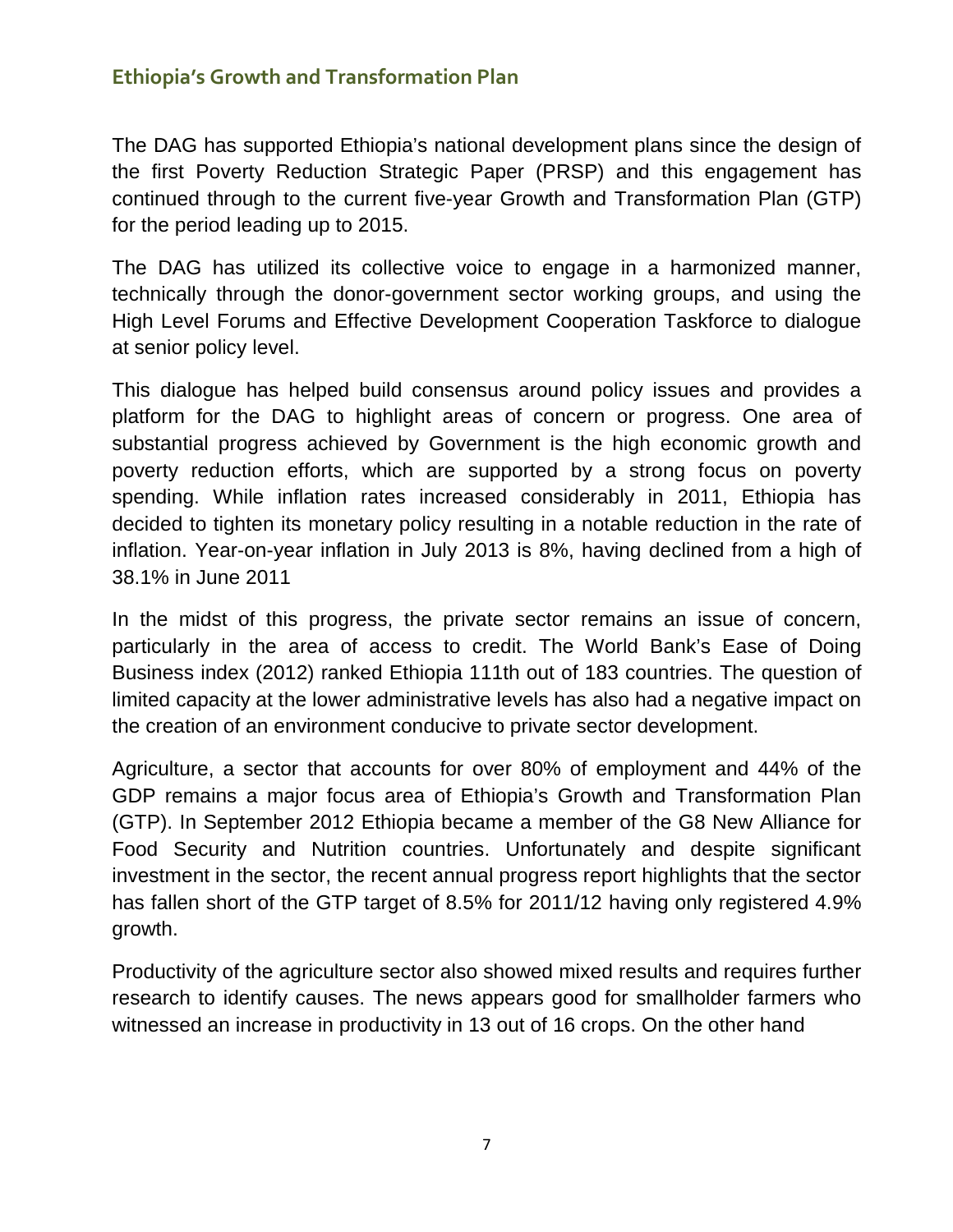commercial farmers saw a fall in productivity in 14 crops with productivity of maize and wheat reduced by half.

Other areas that need to be explored are export targets for agricultural products, that had previously done well including coffee and flowers, which have unfortunately fallen below targets.

Medium- and large-scale manufacturing grew 18.6%, exceeding the 2010/11 performance of 14.1%. Export revenue from manufacturing increased in all the subsectors (textile/apparel; leather; agro-processing; and pharmaceuticals/chemicals) from the previous year, but export earnings are still not attaining their GTP targets due to problems of low productivity, lack of input supply, and other structural challenges. Capacity building of the private industrial sector and industrial zone development are some of the ways in which Government is addressing these issues.

Ethiopia has invested heavily in the social sectors. Strong progress has been made in education enrolment rates, and while the outlook is encouraging there is some concern at the quality of education as well as the now stagnating net enrolment rate for primary education at 85%. High dropout rates in grade 1, which stands at one out of five children; the low gross enrolment rate for lower secondary and the relatively high female dropout rate in post graduate programs are all areas of concern.

In the area of health, the country has witnessed significant improvements in the coverage of services in recent years, particularly resulting in reduced child mortality and decline in HIV prevalence. Ethiopia is still facing challenges in reaching globally-set MDG targets for maternal health.

The DAG has also identified that improving the Health Management Information System can bring about improvement in planning and resource allocation.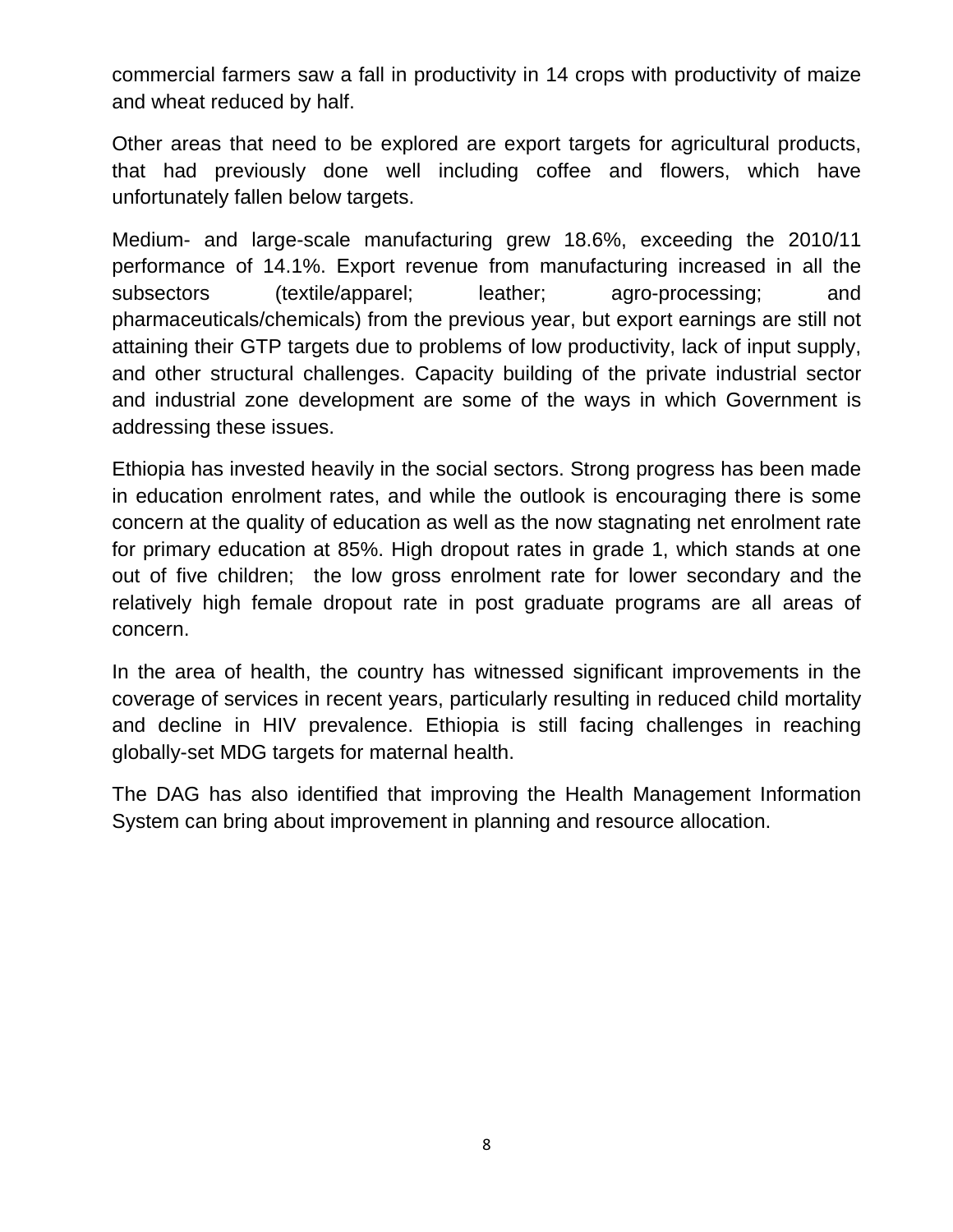# <span id="page-9-0"></span>**High-Level Forums (HLF)**

High-Level Forums constitute a formal forum for dialogue between the Government of Ethiopia and the Development Assistance Group (DAG). Recent Forums covered themes ranging from private sector development, the commune development program, civil society, aid effectiveness and resilience building. Two Government-DAG High-Level Forums took place in 2012 and one took place in the first half of 2013.

#### Highlights from the past High-Level Forums include:

- The 13th High-Level Forum took place on 7 June 2012 and discussed support to developing regional states; the contribution of the private sector to the Growth and Transformation Plan targets; the use of country systems by development partners; the disaster risk management investment framework; and civil society.
- The 14th High-Level Forum held on 20 November 2012 discussed GTP financing, implementation and sequencing. Participants underscored the importance of private sector development for economic growth, discussed civil society issues and, finally, resettlement program benefits and challenges, emphasizing the importance of consultations with local communities.
- The 15th High-Level Forum held on 10 July 2013 centered on private sector development and underscored the importance of the private sector in contributing towards the Growth and Transformation Plan targets. The main challenges identified were lack of infrastructure and human resources; relatively weak private sector; and logistical and transport bottlenecks. Dialogue around where development partner can best support the Government's efforts. Areas for common action include support in the enhancement of the one-stop shop; access to finance; transport and logistics; and venture capital and equity.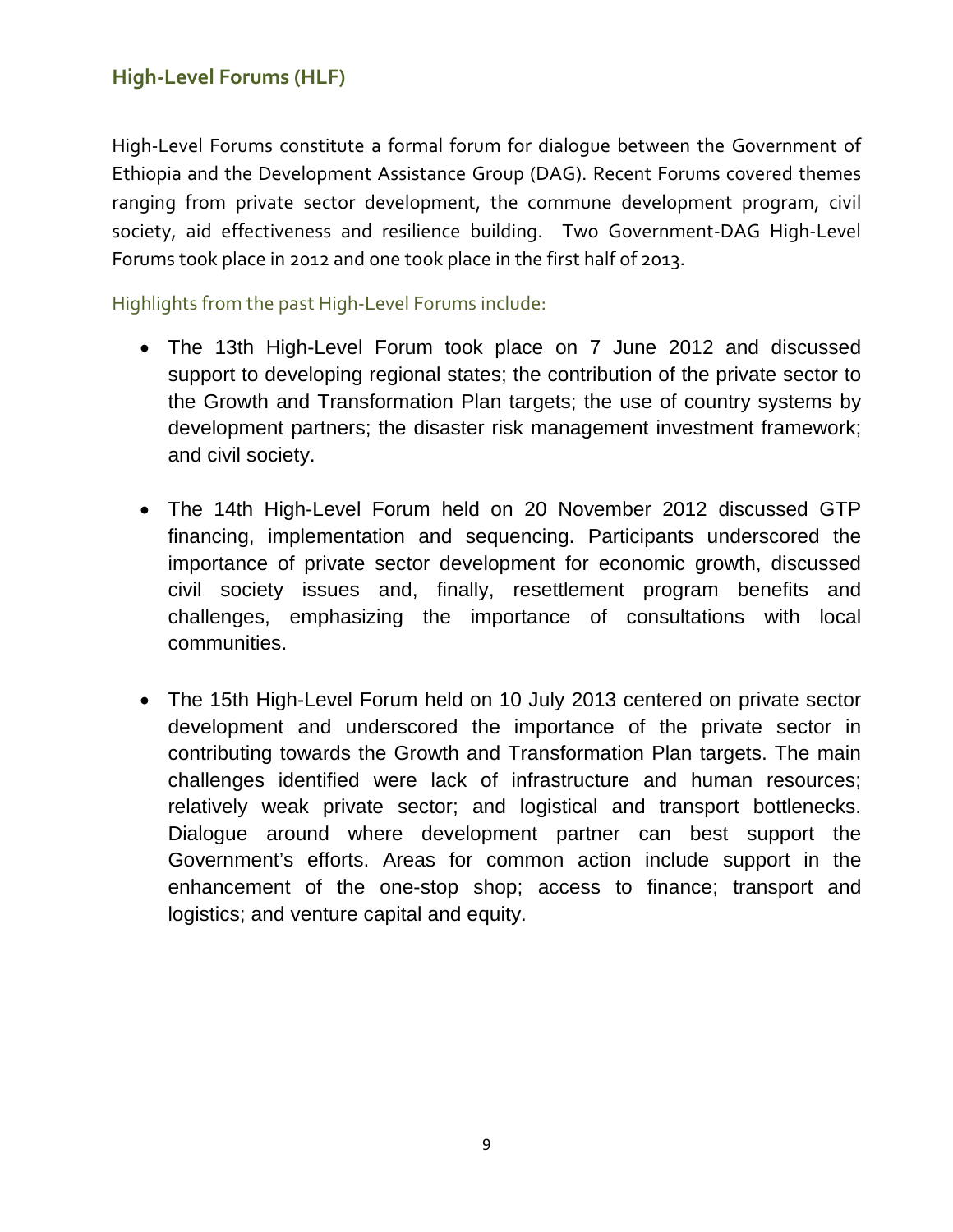# <span id="page-10-0"></span>**Effective Development Cooperation Task Force**

The Effective Development Cooperation Taskforce is chaired by the Ministry of Finance and Economic Development and regularly convenes Government officials, the European Union, Italy, the World Bank and the United Nations Development Program.

In 2012, members worked on the action plan, which was revised at the beginning of this year and includes proposed actions throughout 2013 to support the following five objectives:

1. The first objective is to support dialogue by ensuring that each of the ten sector working groups has approved terms of reference, and that they meet regularly with the Effective Development Cooperation Taskforce.

In particular, the idea was to support the new sector working groups (PFM, Gender, PSD&T, Water, and M&E).

2. The second objective is to increase the quality and use of the country's public financial management (PFM) and procurement systems and promote aid untying. To this end, joint diagnostic assessments were commissioned to take stock of issues related to PFM and procurement in the various programs in Ethiopia. Clear targets and actions were drafted to progressively use PFM and procurement, which should be tailored to each development partner.

Finally, the use of country systems will be regularly monitored by the taskforce and will feed into the post-Busan Global Partnership for Effective Development Cooperation.

- 3. The third objective is to increase aid transparency. This includes installing the new version of the aid management platform for donors to provide MoFED with information on their development assistance on a quarterly basis.
- 4. The fourth objective is to improve the annual and medium-term predictability by encouraging development partners to provide indicative multi-year disbursement forecasts to Government.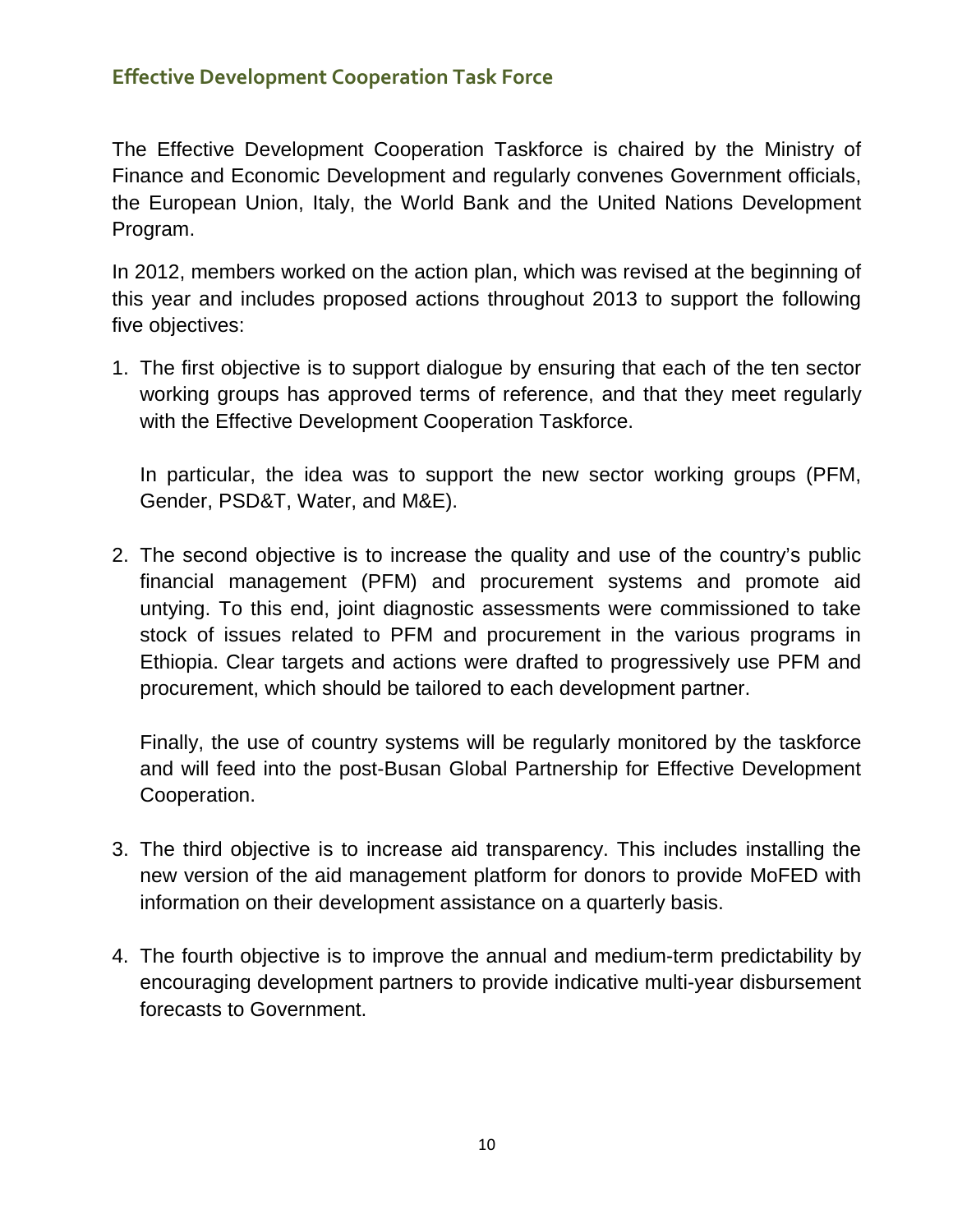5. The fifth objective is to ensure development results meet Ethiopia's national priorities and promote mutual accountability. This includes monitoring Growth and Transformation Plan (GTP) progress through the annual joint review of the progress report and issuing a bulletin to explain how development assistance contributes to the Growth and Transformation Plan (GTP).

The Taskforce has met every 3-6 months to finalize and assess progress against the action plan, prepare for the various High-Level Forums and to strengthen and support the work of the Monitoring and Evaluation and PFM Sector Working Groups.

Five indicators measured at the country-level measure global commitments made in the Busan Partnership for Effective Development Cooperation,[7](#page-6-2) and will inform the global post-Busan monitoring exercise. The Effective Development Cooperation Taskforce, together with MoFED and the DAG, will play an instrumental role in this exercise currently underway via consultations and through the validation of data.

 $\overline{\phantom{a}}$ 

<sup>&</sup>lt;sup>7</sup> These include: (1) development cooperation is focused on results that meet national priorities; (2) development cooperation is more predictable; (3) aid is on budget subject to parliamentary scrutiny; (4) mutual accountability is strengthened; and (5) use of country PFM and procurement systems increases.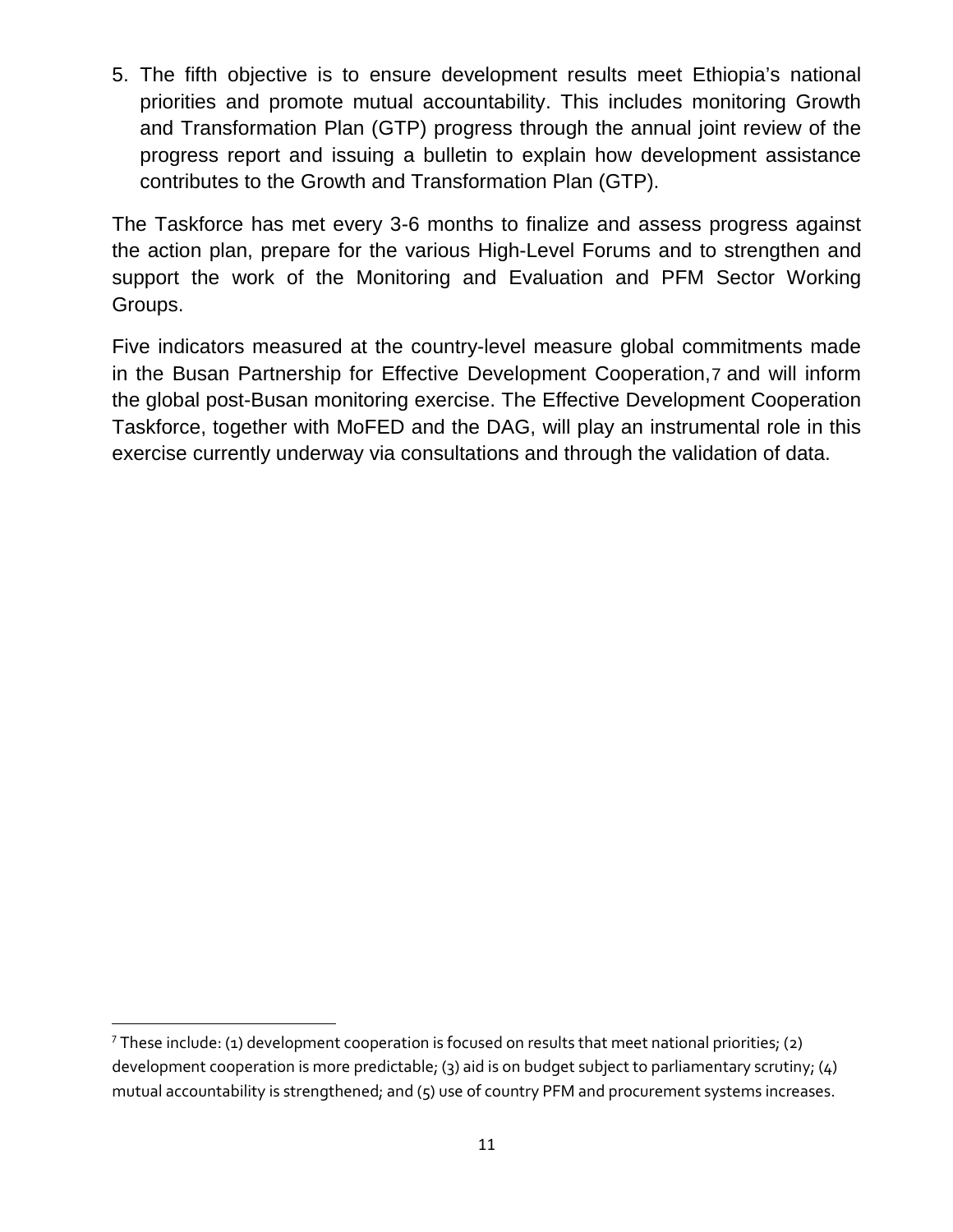# <span id="page-12-0"></span>**Steering Committee of the Global Partnership for Effective Development Cooperation**

The third meeting of the Steering Committee for the Global Partnership for Effective Development Cooperation took place in Addis Ababa at the African Union on July 25-26. Participants discussed African priorities for the Global Partnership and development co-operation more broadly in the run-up to the first ministerial-level meeting to be held in Mexico in 2014. Steering Committee members developed a vision for the first Global Partnership Ministerial-level meeting and a political vision for the Global Partnership within the broader context of the post-2015 development agenda.

To capitalize on the high-level representation in Addis during this period, an enlarged-membership of the Effective Development Cooperation Task Force met with UNDP Assistant Secretary-General, Ms. Sigrid Kaag. Ms. Kaag provided the global picture driving the development effectiveness agenda, including building compacts with an expanded set of development partners. National ownership practically means that countries are setting their own agendas, but challenges arise when it comes to reporting on similar commitments across many different country contexts. The post-2015 agenda is in one sense tied in with the post-Busan work when it comes to looking at the "successor" to MDG 8. Finally, she stressed that mutual accountability is the real driver for change in the development partnership model.

During this meeting government officials stressed the importance of development effectiveness realizing real results and impact. In this vein, they reiterated the importance of using country systems and in particular the public financial management system, which continues to demonstrate its robustness after serious reform.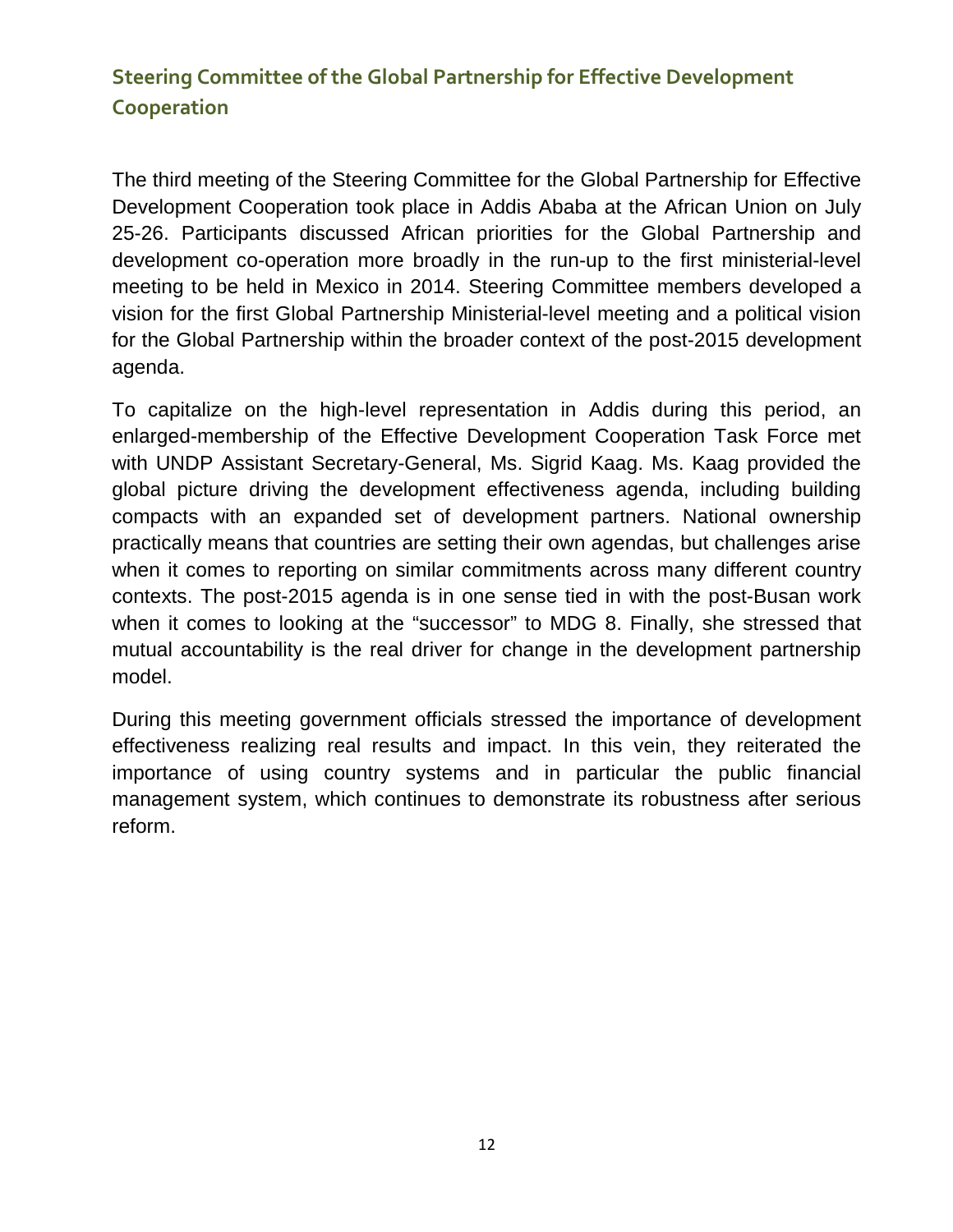# <span id="page-13-0"></span>**Aid Management**

In March 2013, a report outlining options for strengthening tools for results-based management and suggested actions was published. Part of this report assesses the current monitoring and evaluation systems in place to see how the management and effectiveness of development assistance in Ethiopia could be improved upon. The assessment covered key government institutions and development partners. The implementation of these policy options would enable the Government of Ethiopia and development partners to monitor the contribution of Development partners to the GTP.

The aid management platform (AMP) was upgraded from version 1.16.18 to the latest version of 2.4.4 in early 2013. This upgrade created a more user-friendly portal and allowed users to access additional features. For example, AMP reports, activities and structures can now be generated and tailored to specific criteria, and an additional feature will simplify the derivation of the Busan Global Partnership monitoring indicators.

Following the upgrade of the AMP and organization of training, 39 AMP focal persons from the development partners (23 new and 16 existing AMP users) plus 13 government officials acquired skills to generate reports and enter data using the new version of AMP. The AMP training was also used as a forum to discuss issues related to the operationalization of AMP with the Development Gateway, the developer of the software. Major issues discussed included improvements in development partners' data collection methodology; dataset improvements; the need for a donor scorecard module; and network connectivity issues.

The AMP training was facilitated by focal persons who had been trained in 2012 in Dakar, Senegal. The facilitators applied skills learned in Dakar, including:

- Visualization of Aid Data through geocoding and dash board will help decision makers in donor mapping and allocating development assistance to relevant sectors and regions.
- Importance of interfacing of AMP data into public financial management systems.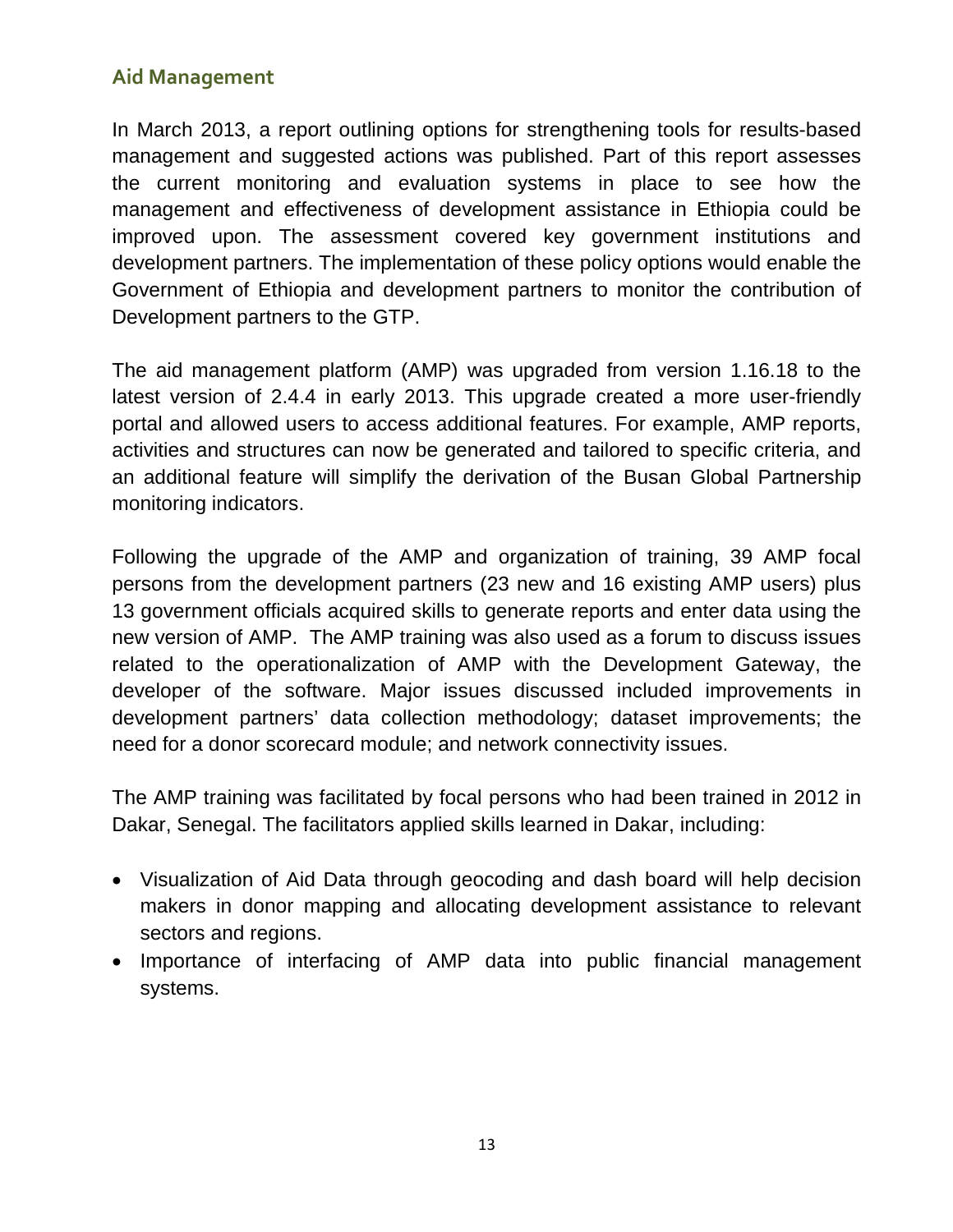## **Annex A. Aid Coordination Architecture**

<span id="page-14-0"></span>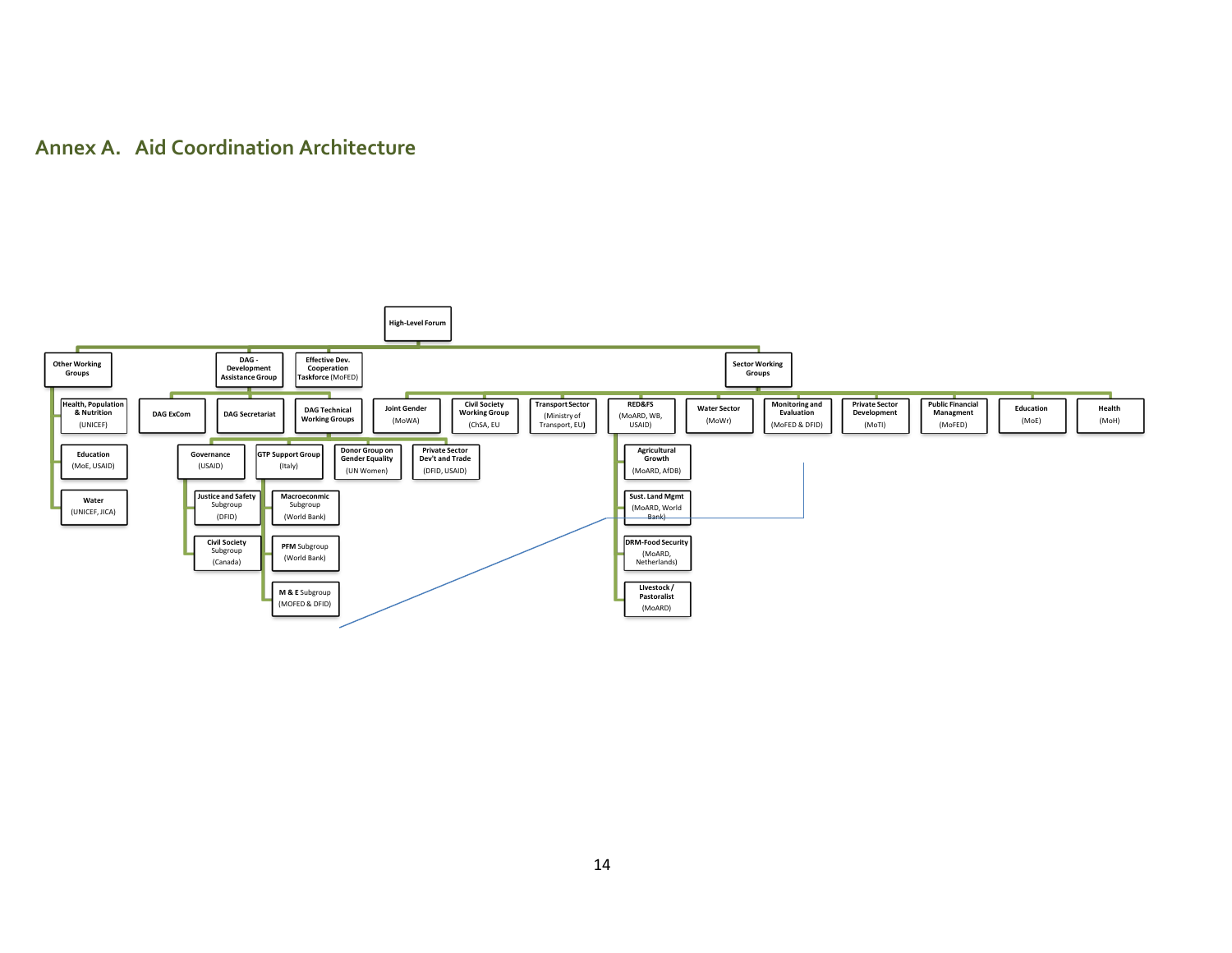## <span id="page-15-0"></span>**Annex B: DAG Technical and Sector Working Groups: Summary of Activities**

#### <span id="page-15-1"></span>**Governance**

The overarching thrust of the work of the Governance Technical Working Group (GTWG) is to support and enhance effective delivery and utilisation of development assistance within the fold of governance, through improved coordination, harmonisation and mutual accountability.

**Coordination and Harmonisation:** The GTWG undertook a mapping exercise to identify the scope, orientation/methodology and beneficiaries of various programmatic interventions in the governance sector. The GTWG provided a forum for information exchange and reflection on technical issues on evolving political process (e.g. elections) and development partners' engagement with them. Moreover, the GTWG afforded development partners the opportunity for continuous peer-learning and sharing of best practices on programming in the realm of governance. Specific attention was paid to emerging practices on programming on social accountability. The outcome of the peer-learning suggested that future programming on social accountability in Ethiopia should seek to strengthen transparency/citizen engagement; increase knowledge and awareness on part of public and government officials down to woreda level; energize "information seeking behavior"; and invest in building social accountability capacities especially community scorecards.

**Mutual Accountability:** The GTWG provided a consistent and predictable forum for engagements among Development Partners (DPs) to observe and monitor implementation of the governance component of the GTP and to share information on the implementation of bilateral and multi-donor programmes. The group also reflected on the evolving policy environment (e.g. the Telecom Fraud Proclamation) and its impact on development cooperation. The outcome of these engagements resulted in a consensus that whilst there is increased alignment of development assistance to the governance component of the GTP and the policy matrix, there is need for an improved joint M&E framework - enhanced accuracy and adequacy of data and SMART indicators - to collectively and individually assess established progress and challenges of the governance component of GTP implementation.

Efforts to strengthen the impact and effective utilization of development assistance and policy dialogue with Government were mostly delivered through the following GTWG's subgroups, as detailed below.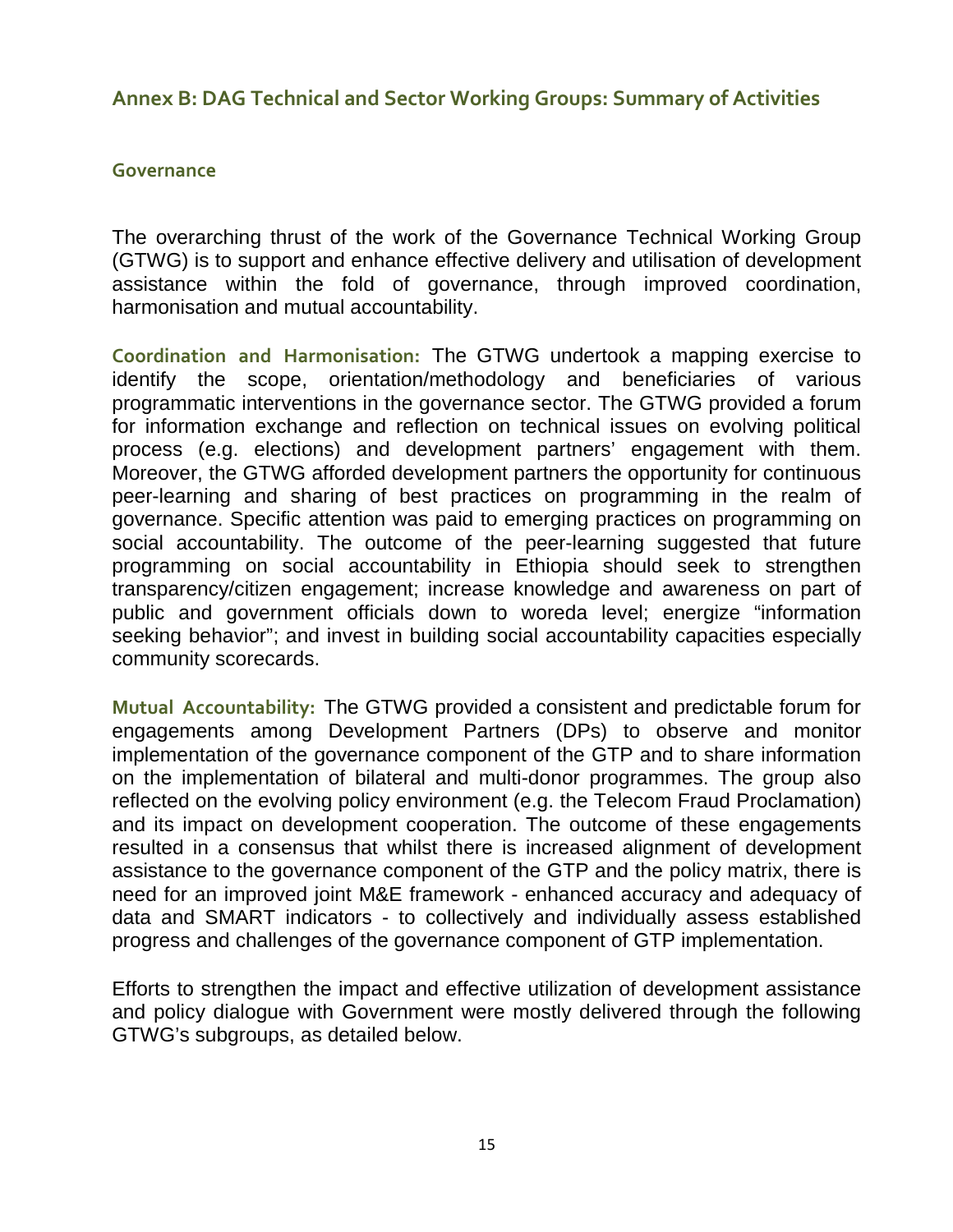<span id="page-16-0"></span>**Support to DAG Policy Dialogue with Government:** The CSSG provided technical support on (civil society component) for the DAG's participation in the consultation

Technical support provided by the CSSG focused on the following areas:

- Improved operations of the CSSWG; - Implementation of the Charities and Societies Proclamation (ChSA) guidelines;

- Disposition of frozen funds and other assets and;

- CSOs contribution to GTP.

The support facilitated efforts at adapting the 30/70 guidelines. For example, the Charities and Societies Agency (ChSA) has increased the number of clusters and changed the category of some salaries to operations.

of the Annual Progress Report.

The subgroup also facilitated and supported development partners' participation in the Civil Society Sector working Group (CSSWG). Support was provided in the following areas: how to improve the operations and quality of discussions in the CSSWG; implementation of the 30/70 guidelines, study on the contribution of CSOs contribution towards Poverty reduction and National Development. The frequency of the CSSWG meetings have increased and there is a donor-wide consensus that priority categories that should be moved from being classified as administrative costs to operational costs are: project transport expenses, project staff salaries, benefits and per diems; monitoring and evaluation fees; capacity building expenses; and consultancy fees. In addition, there is agreement that the definition of beneficiaries should be broadened. Discussions (within the CSSWG) are ongoing on the following thematic areas: transportation and capacity building; gender-based violence and harmful traditional practices; and exploration of the 70/30 impact on Ethiopianbased associations.

**Evidence-based advocacy:** Through the project, Tracking Trends in Ethiopia's Civil Society Project (TECS), the subgroup undertook advocacy work on Gender-based Violence and Harmful Traditional Practices; Health and Education (including Technical Vocational Education and Training TVET) with relevant line ministries. A study was conducted on CSOs and People living with Disabilities (PwD) and the Elderly, and another one on Early Evidence Gathering of the 70/30 Guideline implementation. The later study ascertains the number of CSOs that are not complying within the 30/70 guideline, teases out reasons for non-compliance and examines how the guideline has affected operational change. Based on the 2011 financial audit of some CSO, the findings of the study suggest over 80% of CSOs are not complying with the guideline.

Through TECS, the CSSG was able to regularly gather, synthesize and disseminate information on implementation of the CSP. Three information briefs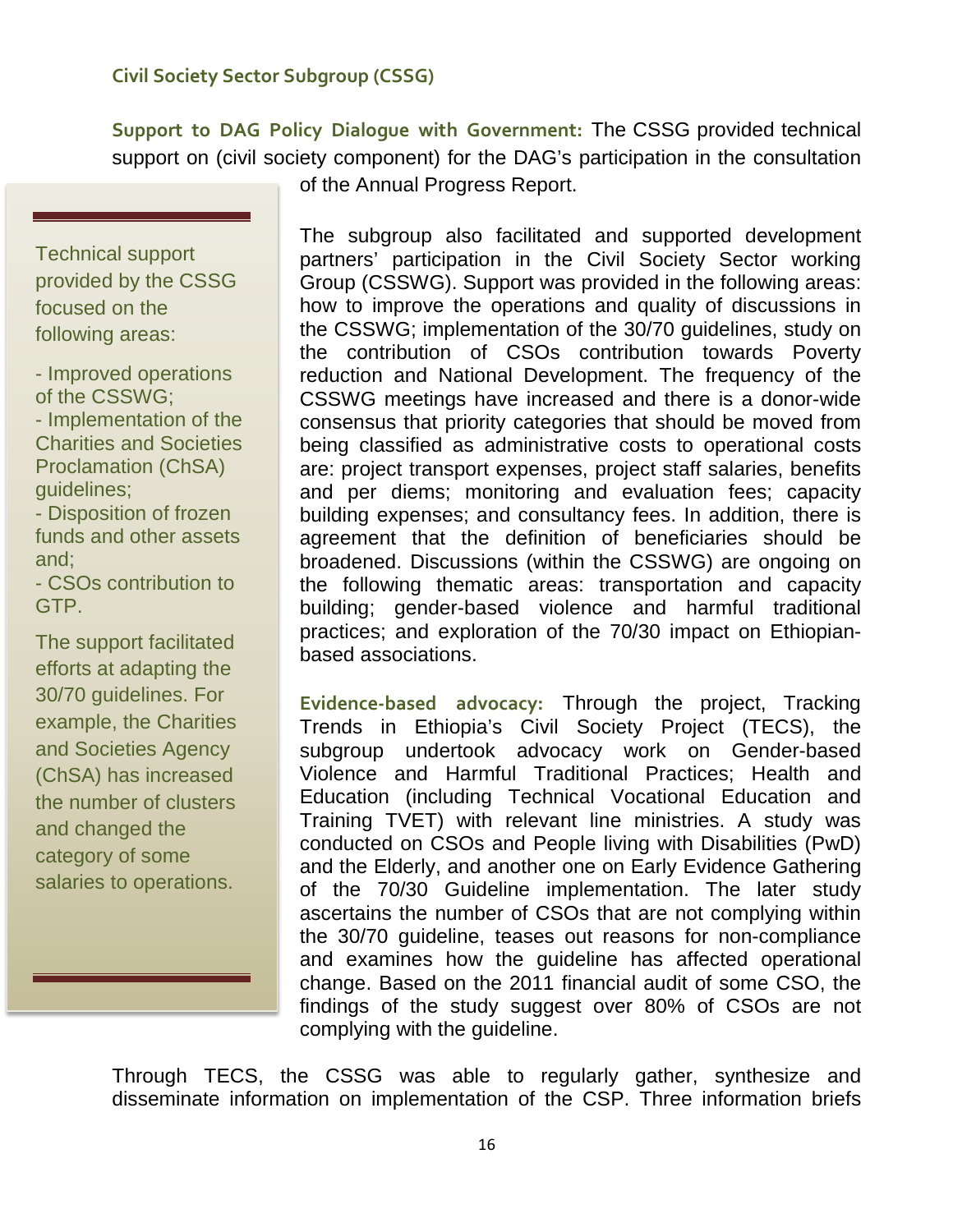(Information Update on renewal of licenses, intermediary INGOs, and property assets, clearing, transfer and liquidation) were circulated. These briefs are critical in monitoring implementation of the CSP and enriching dialogue with government.

As part of efforts to improve evidence based advocacy and dialogue with government, the CSSG agreed that TECS should be extended, for two years but with slightly revised TORs. TECS is an initiative of the Civil Society Sub Group (CSSG) of the Development Assistance Group.

**Consultation with CSOs:** The CSSG through TECS, consulted with four informal groupings of INGOs (from members of the BINGOs, CANGOs, Humanitarian Access Group, and French funded NGOs). The subgroup also engaged four of the largest network organisations (CCRDA, PANE, CORHA and the Pastoralists Forum). The objective of the consultation was to ascertain how CSOs are implementing the CSP. The consultations resulted in a demand for a nuanced understanding on the following issues: Financial controls on CSOs; Foreign permits and "poaching" of Ethiopian staff by the CSO sector; shifts in funding and programme areas by donors across the sector; gender based violence (GBV); and volunteering.

**Capacity development and Programmatic Support:** On behalf of the CSSG, TECS facilitated two exposure visits to CSOs by technical staff of the ChSA. The exposure visits are meant to acquaint the staff of the ChSA with the working/operations of CSOs. These visits have also served as opportunities for dialogue between ChSA and CSOs on implementation of the CSP.

## <span id="page-17-0"></span>**Justice, Safety and Conflict subgroup**

**Support to DAG Government Dialogue:** The subgroup provided technical inputs to the DAG's engagement in the annual review of the GTP. As follow-up to the outcome of the consultation of the annual review of the GTP, the subgroup is in the process of developing recommending indicators which would help government properly capture implementation progress of the GTP.

**Harmonisation and Alignment:** The subgroup engaged the Ministry of Justice to explore opportunities for alignment and donor harmonisation in supporting implementation of the justice component of the National Human Rights Plan. This engagement resulted in a consensus that the Plan could be central to harmonising donor support in the justice sector as it clearly articulates government's priority and represents greater country ownership.

The subgroup is in the process of developing a harmonization strategy to guide the future work of the subgroup. The strategy emanated from a mapping exercise to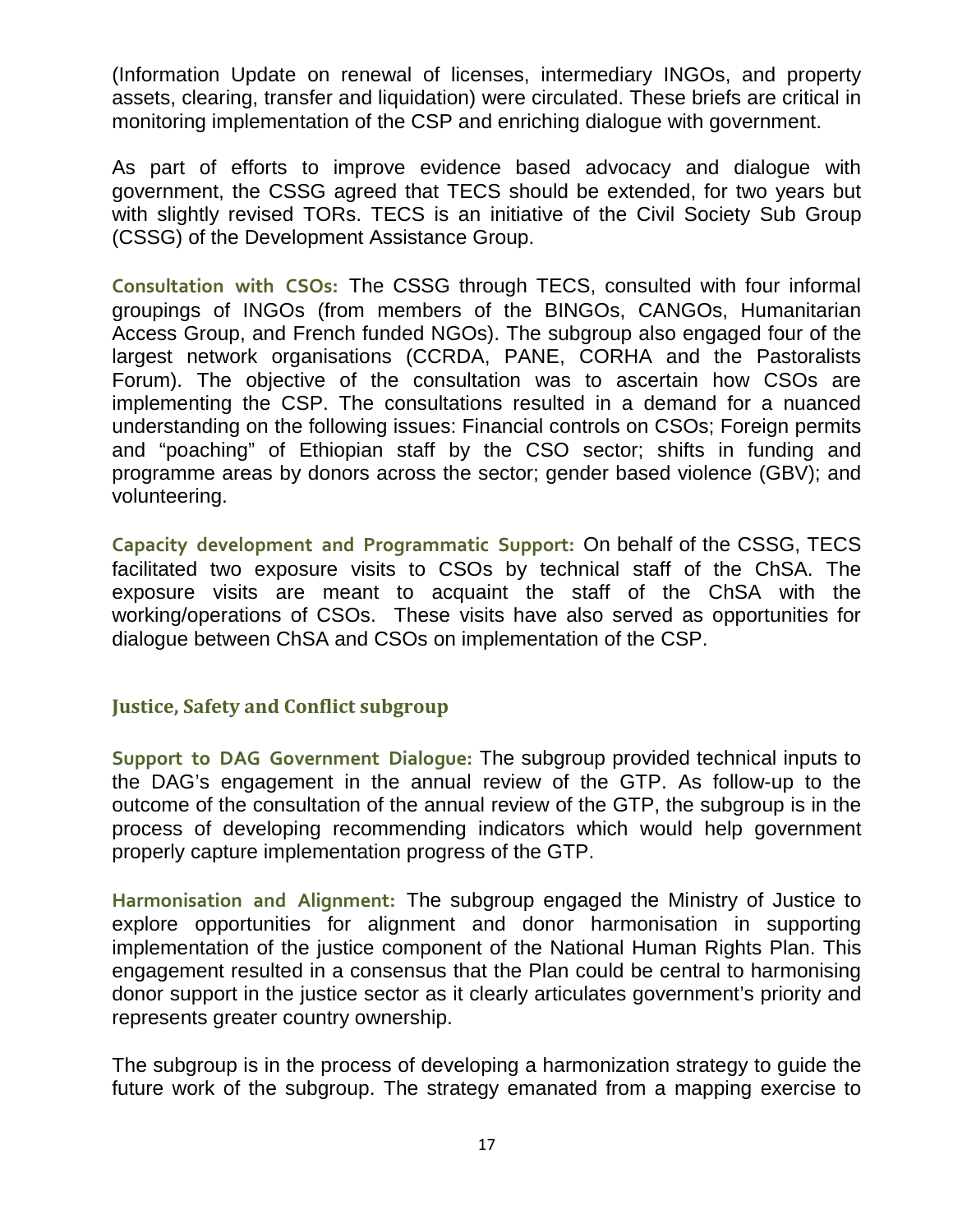ascertain various programmatic supports for the justice sector and identify opportunities for harmonisation. The strategy will help frame collective and individual actions to enhance effective development cooperation in the justice sector.

Coordination: The subgroup reflected on the issue of human trafficking. The conversations resulted in a consensus that government's policy orientation on human trafficking needs improvement with regards to legal clarity, capacity building and bilateral/regional coordination. The subgroup also reflected on legal aid and underscored the importance for the GoE to develop a comprehensive policy in order to enhance ownership, regulation, coordination, quality, coverage, awareness, and sustainability.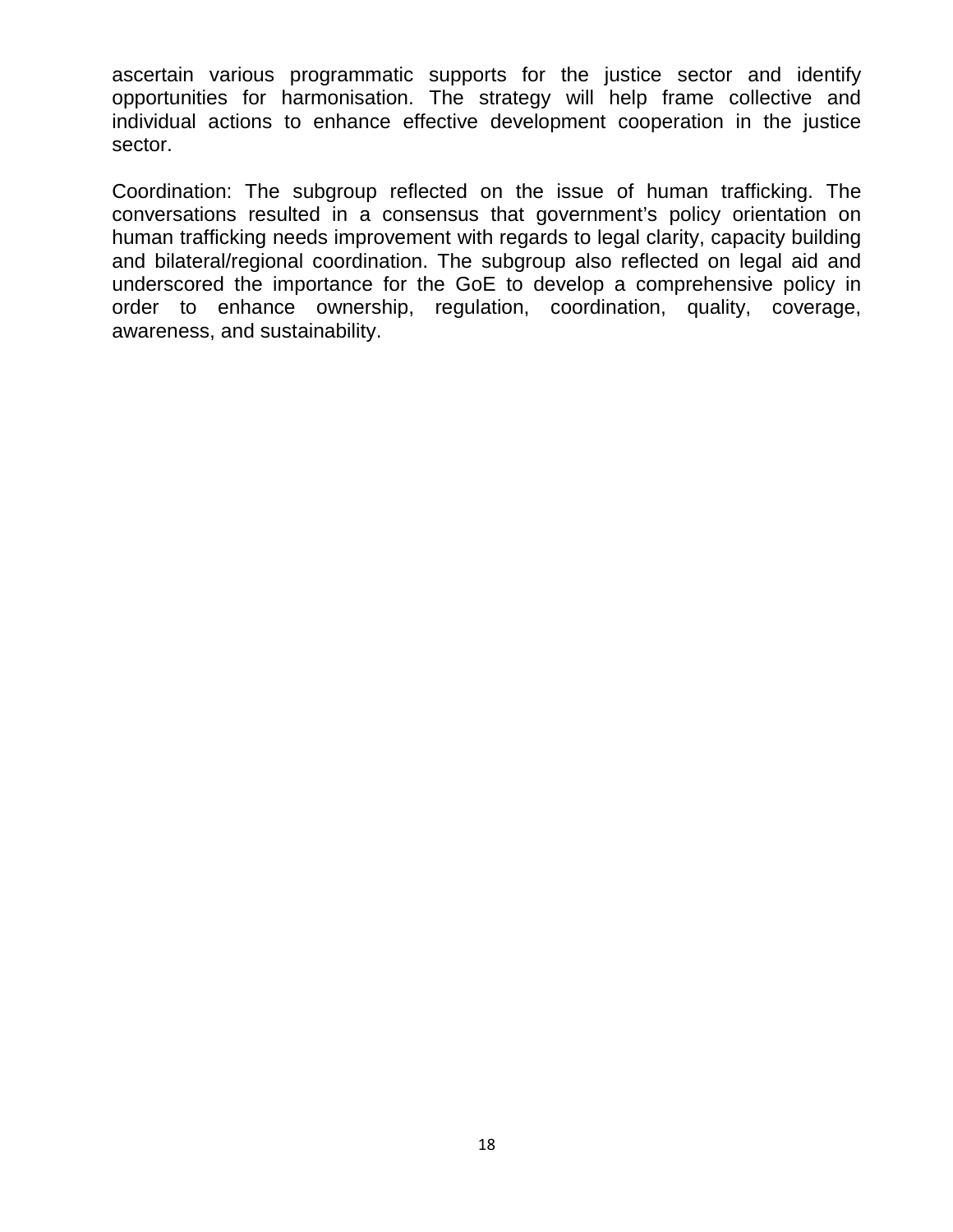## <span id="page-19-0"></span>**Water**

The Water Donor Working Group's membership extends to bilateral donors, international financial institutions, multilateral agencies, and civil society representatives. Government officials are invited on ad hoc basis to provide sector updates

The Water working group offers support to the Government in the implementation of Ethiopia's Water Resources Management policy and strategy and sector programs guided by the Growth and Transformation Plan (GTP). Key functions of the Group are to coordinate donor activities by sharing information among donors and to promote and engage in active dialogue with the Federal Government on water, sanitation and hygiene (WASH) and on water resource management on a regular basis at senior level. This involves discussing key issues related to development and water with all relevant stakeholders in the country, including local governments, NGOs, civil society and private sector organisations.

Established in 2002, the Water Technical Working Group holds discussions around two main thematic areas: 1) water supply, sanitation and hygiene (WASH); 2) Water Resources (which may include hydropower, irrigation and integrated water resource management)

In 2012 the Water working group activities and policy dialogue mainly focused on the WASH sub-sector with limited discussion on broader water resources topics. They included:

Supporting efforts to harmonize interventions and establish programmatic approach in the WASH sector;

Support to the GoE in strengthening the integration and coordination mechanism for WASH;

Promote the establishment of government-led water sector working group (WSWG);

Support the refinement and verification of the sector data and M&E system in WASH;

• Support the Government in promoting the application of cost-effective water supply schemes;

• Contribute to the identification of issues and developments in the sector for future policy.

Modes of engagement: The Water working group's regular monthly meetings provide a platform to review sector performances, exchange ideas, and share experiences. Government sector officials are invited to some of the meetings to provide updates and receive feedbacks from the group. In a more inclusive arrangement including government officials, the group conducted two joint technical reviews (JTR 6 & 7) and a Multi Stakeholder Forum (MSF 5) to discuss policy and strategic issues as identified during the technical review and monthly meetings. MSFs gave the group an opportunity to directly engage with regional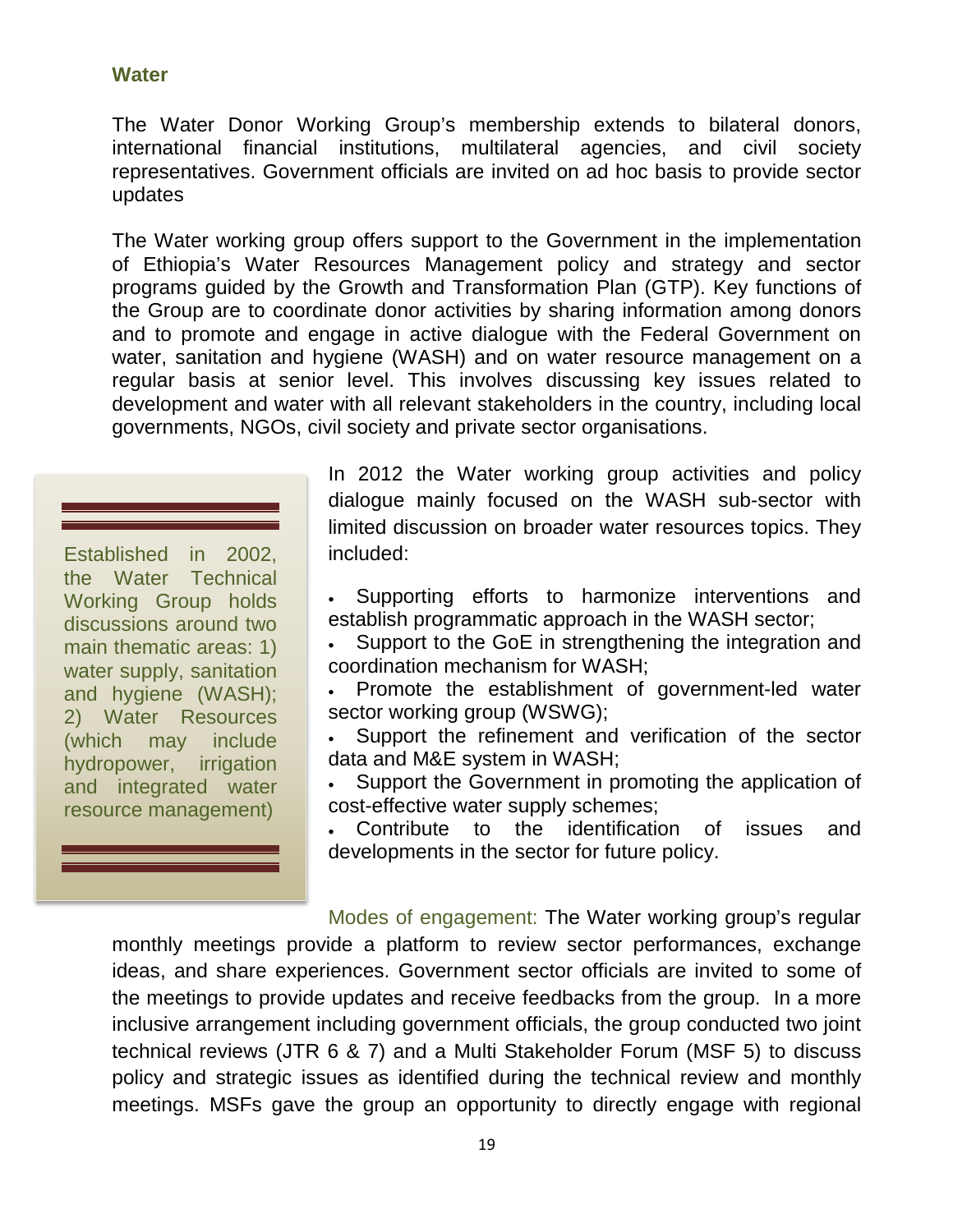bureaus and other sector actors. The group was also represented by its co-chairs to conducted meetings with higher officials on specific sector issues.

Especially, this year's JTR 7 consulted with federal sector institutions including the Ministry of Finance and Economic Develompent (MoFED), the Ministry of Education (MoE), the Ministry of Health (MoH), and the Ministry of Water and Energy (MoWE) with the aim of reviewing the status of sector coordination at federal level and the actions to ensure its implementation.

In 2012, the Water Working Group contributed substantially to the Government's achievements in the following areas:

- The sixth and seventh Joint Technical Review (JTR) and the fifth Multi-Stakeholder Forum (MSF 5) were successfully completed. In particular, JTR 7 helped to establish better understanding and consensus with the sector ministries on the concept of integrated WASH program and options for supporting its implementation. The review also led to signing of the WASH-MOU among sector institutions and clarified issues in the WIF related to funding arrangement.
- The national WASH inventory, which received intensive technical and financial support from donor partners, was completed, leading to a more realistic baseline data on access to water supply and sanitation. The complementary integrated web-based WaSH M&E- management information system is nearly completed.

Guidelines and manuals were developed for improved performance in water supply, sanitation and hygiene with technical assistance and direct involvement of the donor partners as members of task force and technical teams. These include: Guidelines for implementation of self-supply; Community-led Total Sanitation and Hygiene (CLTSH) Guidelines including in Amharic and other local languages; School WaSH design Manual; and the Health Facility WaSH Design Manual in 2012 finalized.

## Steps taken towards the Government-led Water Sector Working Group

The terms of reference for the Government's Water Sector Working Group, including establishment of sub groups for WASH and Water Resources, were developed with the active support of the Water donor working group. The terms of reference of the Water Sector Working Gruop Secretariat were also developed, and the multi-donor Capacity Building Facility was used for the initial support for the establishment of the Secretariat. The primary objective of the Water Sector Working Group is to provide a forum for Government and Development Partners to jointly promote, support and coordinate sustainable and integrated development and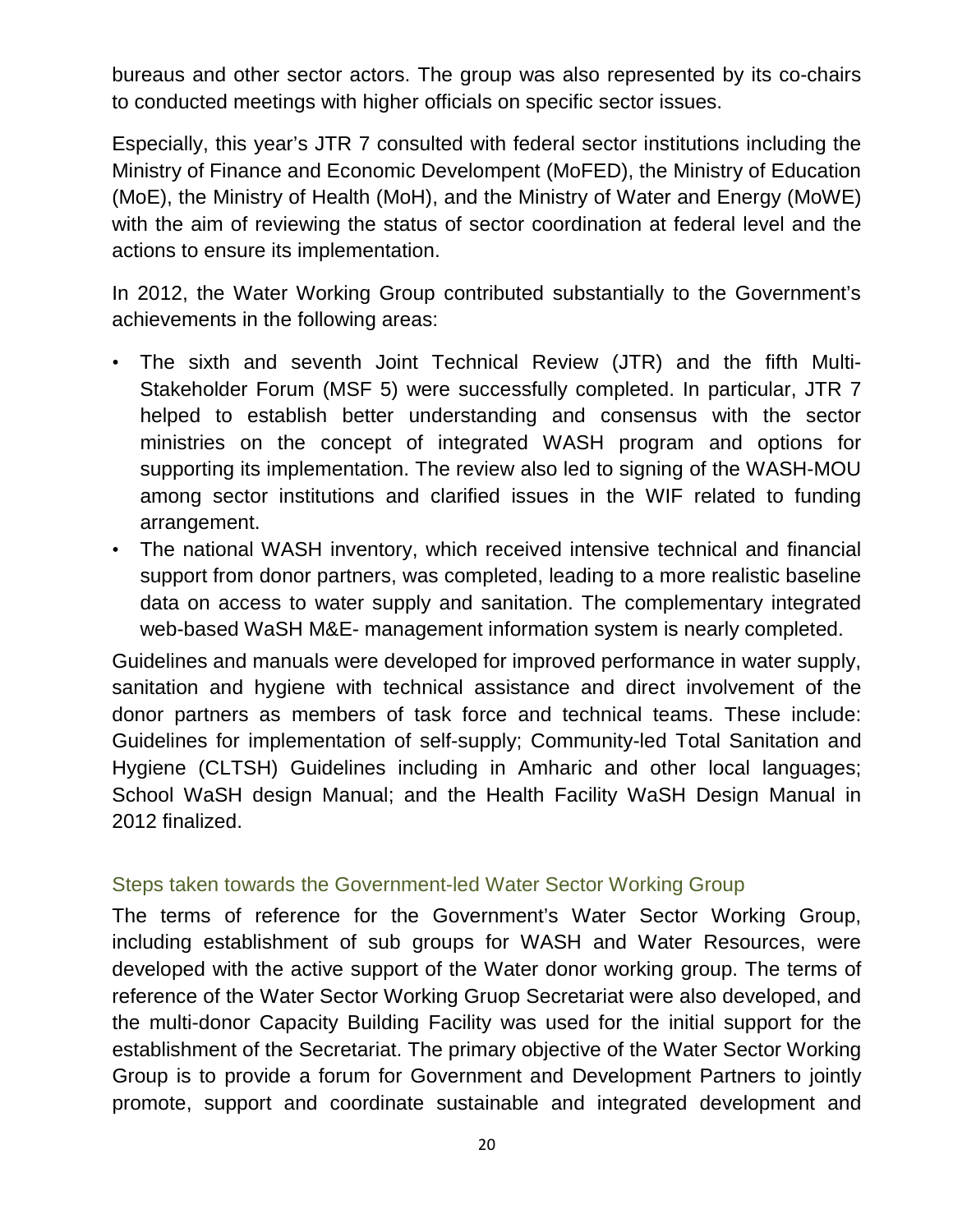management of water resources for socio-economic development of Ethiopia in line with the GTP and its follow-up on development plans.

The focus in 2013 is operationalizing the Water Sector Working Group to make it an effective platform for regular dialogue with Government on development and water. Other areas of focus in the WASH sector for 2013 are mainly identified as undertakings during the multi-stakeholder forum. The Water Donor Working Group will continue its support towards successful implementation of the undertakings in term of budget, capacity building and technical assistance. These undertakings include:

- i. Implementation of One WASH National Program as per the WASH Implementation Framework.
- ii. Implementation of signed WASH –MOUs at all levels,
- iii. Ensuring the functionality of WASH services,
- iv. Establishment of robust monitoring and evaluation system
- v. Development of water and improved sanitation safety procedures, capacity and processes

The DAG Water TWG held a retreat in February 2013 to agree on the priority issues to focus during 2013 and to develop an Action Plan for the year.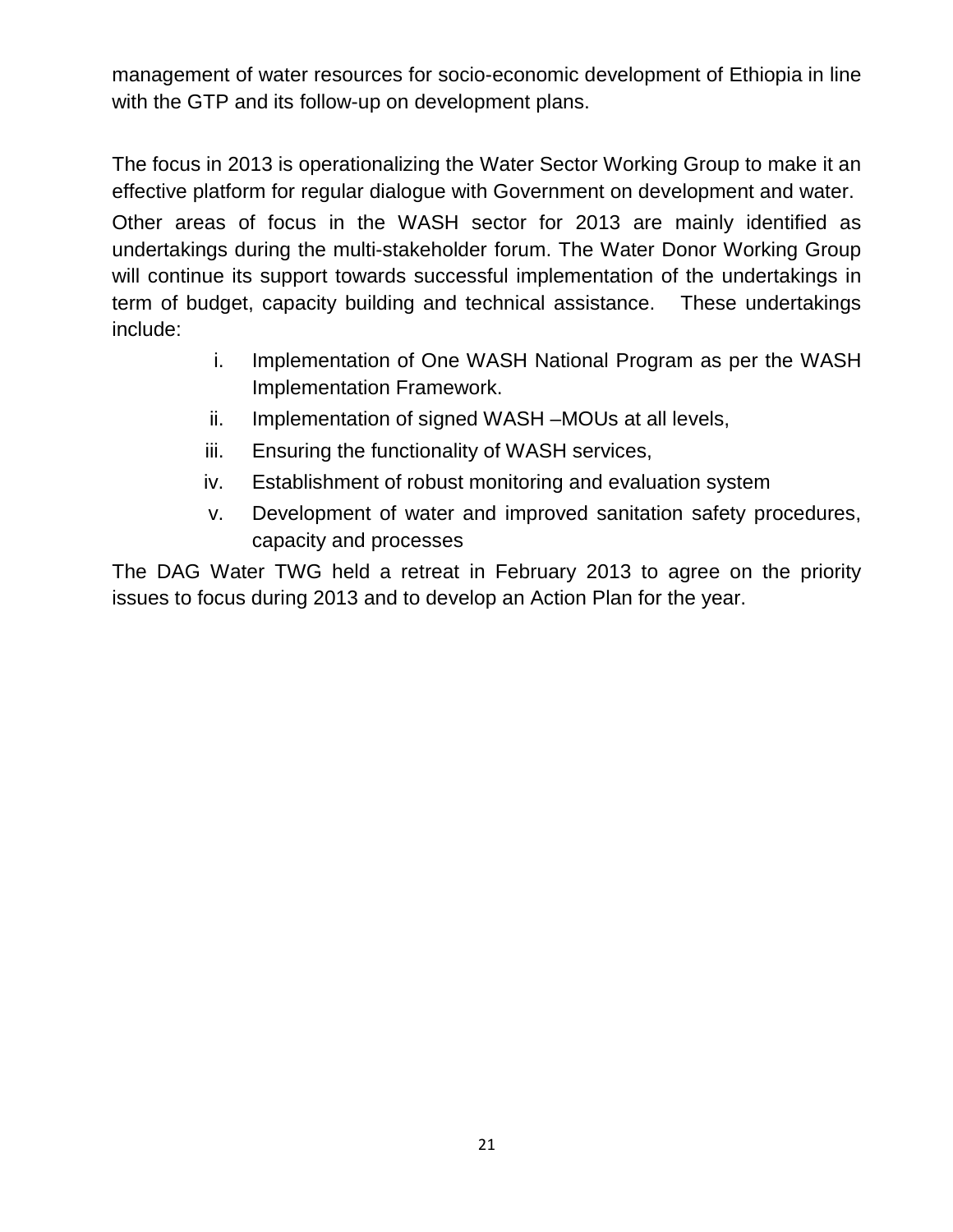## <span id="page-22-0"></span>**Private Sector Development and Trade**

The key focus areas and engagement strategy used for the Private Sector Development and Trade (PSD&T) Working Group during 2012 has been on agreeing the approach to transforming the group into a donor-government sector working group by involving the Ministry of Industry in a more formal and systematic way.

Additionally, work has been carried forward in coordinating the activities of donors via the sub-groups in the key areas of 1) access to finance, 2) value chains and 3) development of a multi-donor fund.

Broad agreement has been reached to the revised Terms of Reference for the PSD Sector working group, which is now pending final approval.

General agreement has also been reached to the approach under the multi-donor fund, and negotiations are largely complete with the International Finance Corporation (IFC) to manage the fund on behalf of the donors.

Key discussions were held around important areas of private sector, Government and donor activity. This included, for example, a discussion involving representatives from the Ministry of Industry on revisions to investment law. This provided an opportunity for Government and Development Partners to flag issues regarding the structure of the law and its implementation.

Partnerships: The group encourages the participation and thereby fosters more effective participants of a range of actors, including the main donors active in private sector development, representatives of the private sector (both chambers of commerce and businesses themselves) and occasionally Government.

Discussions are expected to continue on implementation of the multi-donor fund for private sector development, which it is hoped will become functional early in 2013.

Transition to the sector working group structure was the focus for early in 2013, and this marked by the first meeting co-chaired by the State Minister for Industry and donor representatives.

An agenda for action in one or two areas of shared priority is expected to be laid out, with clear deliverables attached. These may include support for development of sector strategies in GTP priority areas, such as leather or textiles.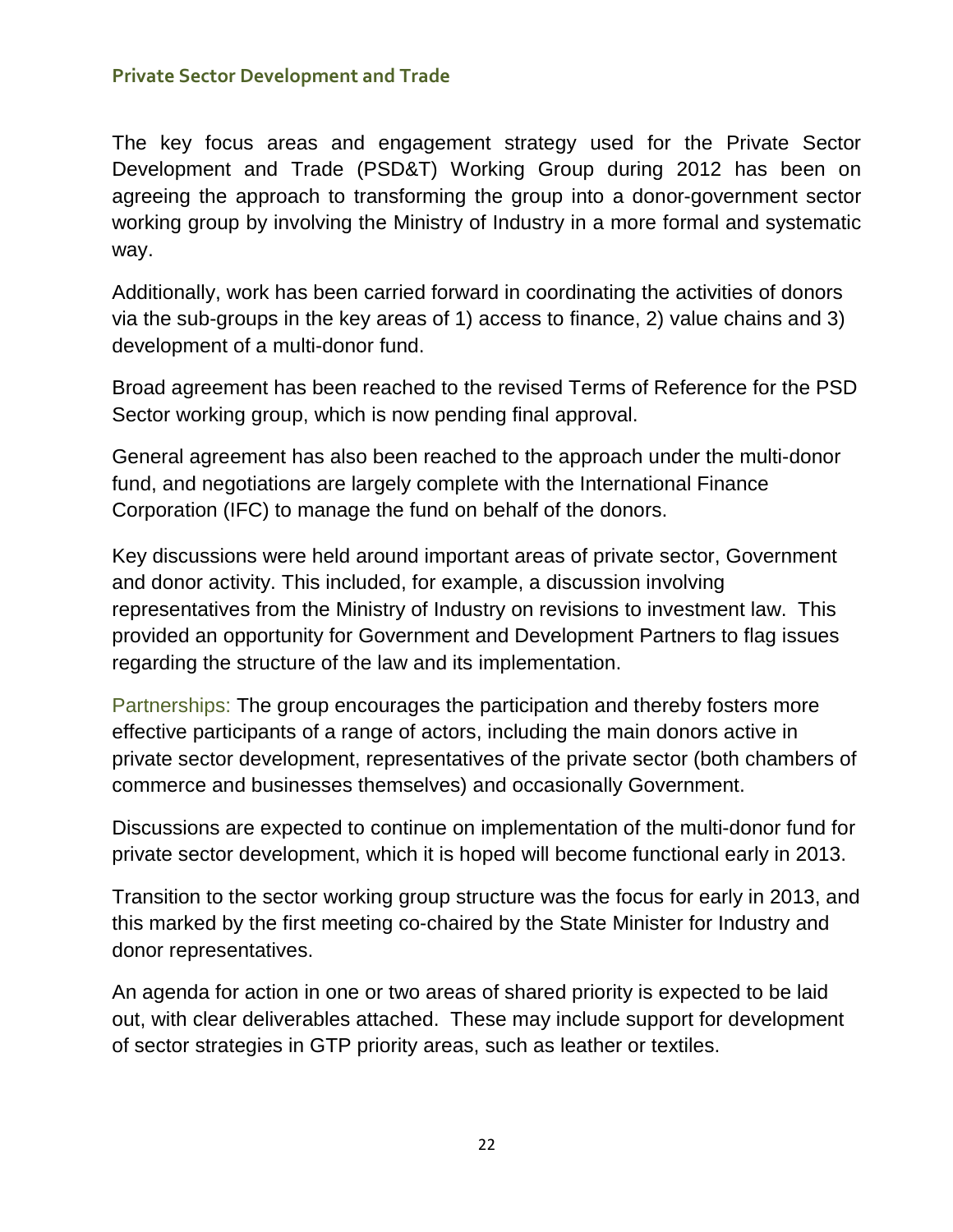A key role of the private sector working group is to ensure effective alignment and coordination with the Rural Economic Development and Food Security's (RED&FS) new Private Sector Task Force (responsible primarily for overseeing implementation of the commitments made in the New Alliance on Nutrition and Food Security).

The High-Level Forum held in July 2013 featured private sector development, and the working group played a pivotal role in preparing for this dialogue with Government by putting forward priorities related to the investment climate, access to finance, trade logistics and facilitation, savings, and fiscal transparency.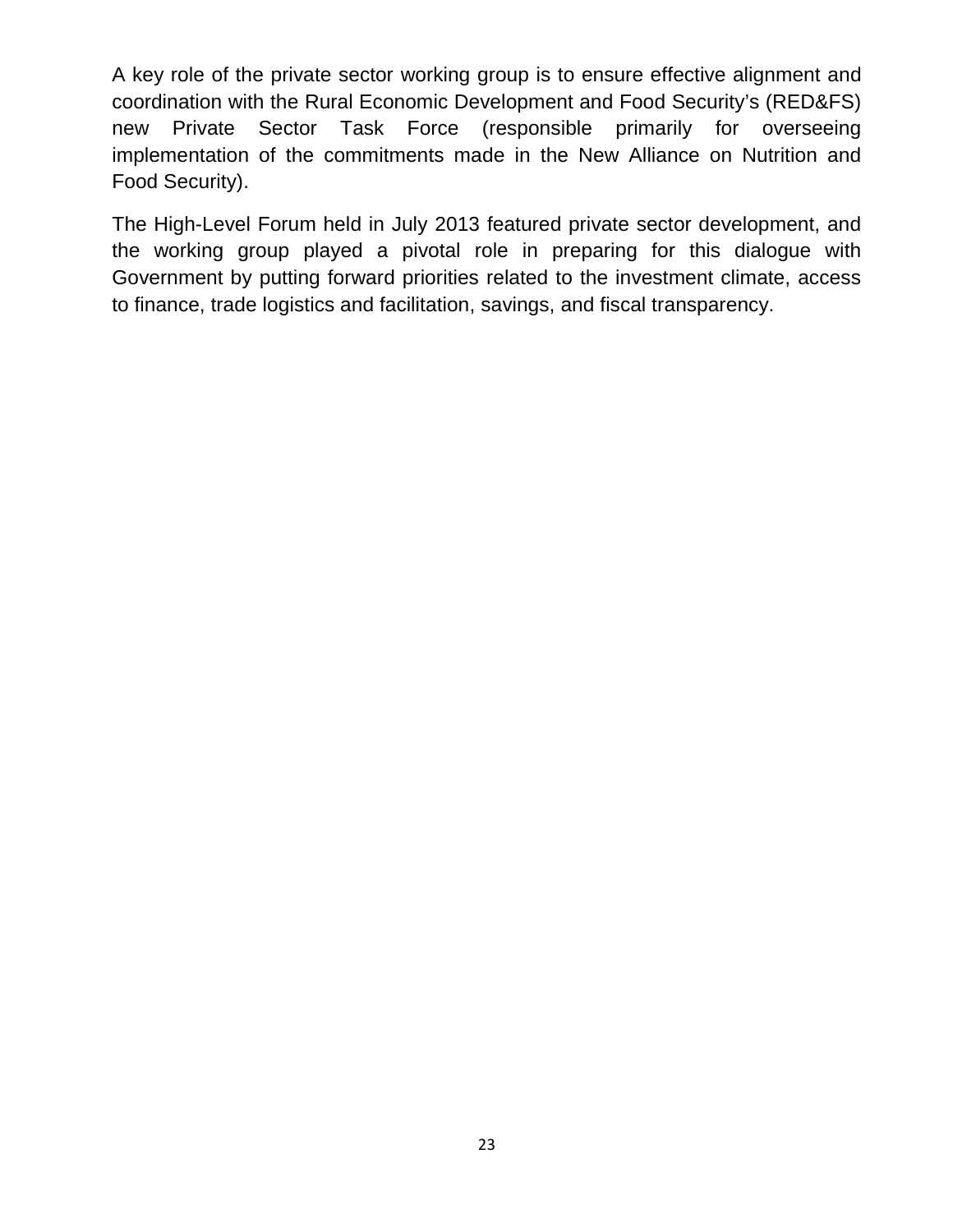## <span id="page-24-0"></span>**Transport**

The transport sector is of great relevance for the national development strategy (GTP) and in the past decade there have been important investments to expand

The policy dialogue in the transport sector has an important added-value due to the clear national leadership and the crucial importance of the road network to ensure social and economic growth. This is confirmed by three main key points: (i) the Government has a National Transport Master plan and is carrying out the Fourth Road Sector Development Program; (ii) the importance of transport infrastructure, mainly roads, is fundamental to achieving the MDGs in Ethiopia, including by facilitating access to education, health facilities and employment opportunities. It also serves as a catalyst for private sector development, as clearly recognized in the GTP; and (iii) the significant donors' financial investments in the sector

and modernize the road network in accordance with the Road Sector Development Program (RSDP).

The Transport Sector Working Group (TSWG) is the main forum for policy dialogue in the Transport Sector and, following the meaningful progresses achieved in 2011 and 2012, it has a significant potential to ensure and foster coordination within the donors' community and with the governmental bodies.

The priorities of the TSWG include: (i) the promotion of a participatory approach; (ii) the enhancement of dialogue on key issues such as rural access and road safety; (iii) the improvement of visibility and awareness regarding the road sector achievements.

These priorities were complemented in 2013 by ways to address recently identified sector shortcomings mainly related to the high unit cost of transport infrastructure and the need to further develop monitoring tools to better understand the Road Sector Development Program RSDP socio-economic impacts of transportation.

Despite efforts of organizing regular meetings and setting up two subgroups on rural access mobility and road safety, results of the TSWG have so far been mixed, and there is a clear need to further discuss the action plan for 2014 and revitalize

activities of the subgroups.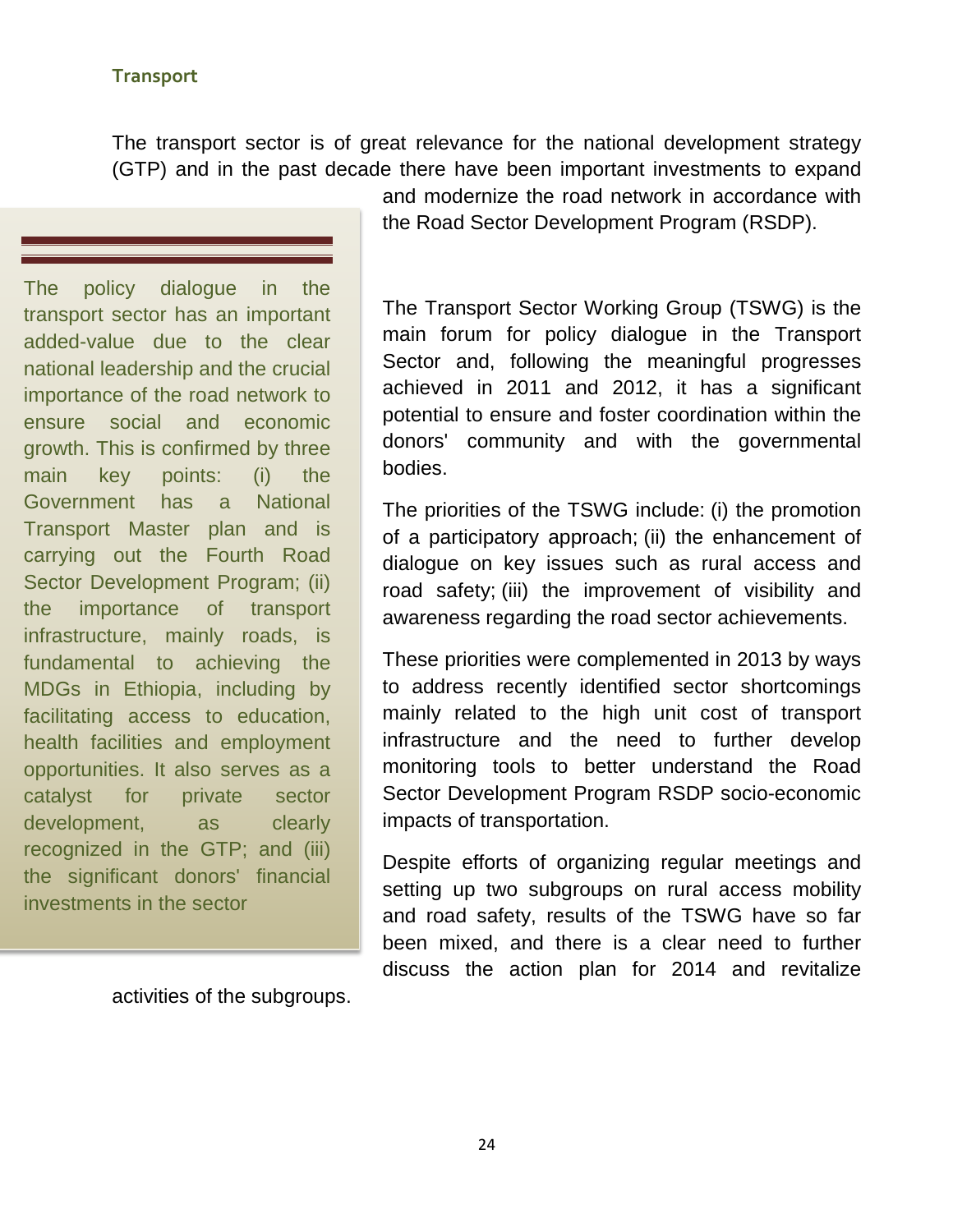# <span id="page-25-0"></span>**Annex C: Financial information**

| <b>Development</b><br><b>Partner</b> | <b>Balance from 2011</b> | <b>Contributions</b><br>Jan. 2012 - June | <b>Total</b> |
|--------------------------------------|--------------------------|------------------------------------------|--------------|
|                                      |                          | 2013                                     |              |
| Austria                              |                          | 90,673.58                                | 90,673.58    |
| Canada                               | 174,812.75               |                                          | 174,812.75   |
| <b>EU</b>                            |                          | 124,345.55                               | 124,345.55   |
| <b>Ireland</b>                       | 181,817.88               | 61,274.51                                | 243,092.39   |
| <b>Italy</b>                         | 4,690.96                 | 51,948.05                                | 56,639.01    |
| <b>Norway</b>                        | 190,749.21               |                                          | 190,749.21   |
| <b>Spain (AECID)</b>                 |                          | 307,453.00                               | 307,453.00   |
| <b>USAID</b>                         |                          | 100,000.00                               | 100,000.00   |
| <b>Total</b>                         | 552,070.80               | 735,694.69                               | 1,287,765.49 |

#### <span id="page-25-1"></span>**Table 1. DAG Pooled Fund Resources in USD**

#### <span id="page-25-2"></span>**Table 2. DAG Pooled Fund Expenditure January – June 2012**

| <b>Description</b>           | <b>Expenditure in USD</b> |
|------------------------------|---------------------------|
| <b>General Pooled Fund</b>   | 266,787.46                |
| <b>Education Pooled Fund</b> | 37,035.68                 |
| <b>M&amp;E Pooled Fund</b>   | 112,527.86                |
| <b>Gender Pooled Fund</b>    | 3,410.74                  |
| Total                        | 419,761.74                |

## **Table 3. DAG Pooled Fund Expenditure July 2012 - July 2013**

| Description                                                                                                              | <b>Expenditure in USD</b> |
|--------------------------------------------------------------------------------------------------------------------------|---------------------------|
| 1. Effective support to the GTP and MDG<br>consultative process                                                          | 164,476.23                |
| 2. DAG and Government dialogue structure<br>function effectively                                                         | 442, 345.17               |
| 3. Capacity of Government and Development<br>Partners to achieve aid effectiveness and<br>harmonization targets enhanced | 90,835.89                 |
| Total                                                                                                                    | 697,657.29                |

*Note:* Expenditure is provided in two separate tables given that the four pooled funds were merged into one single DAG Pooled Fund after June 2012.